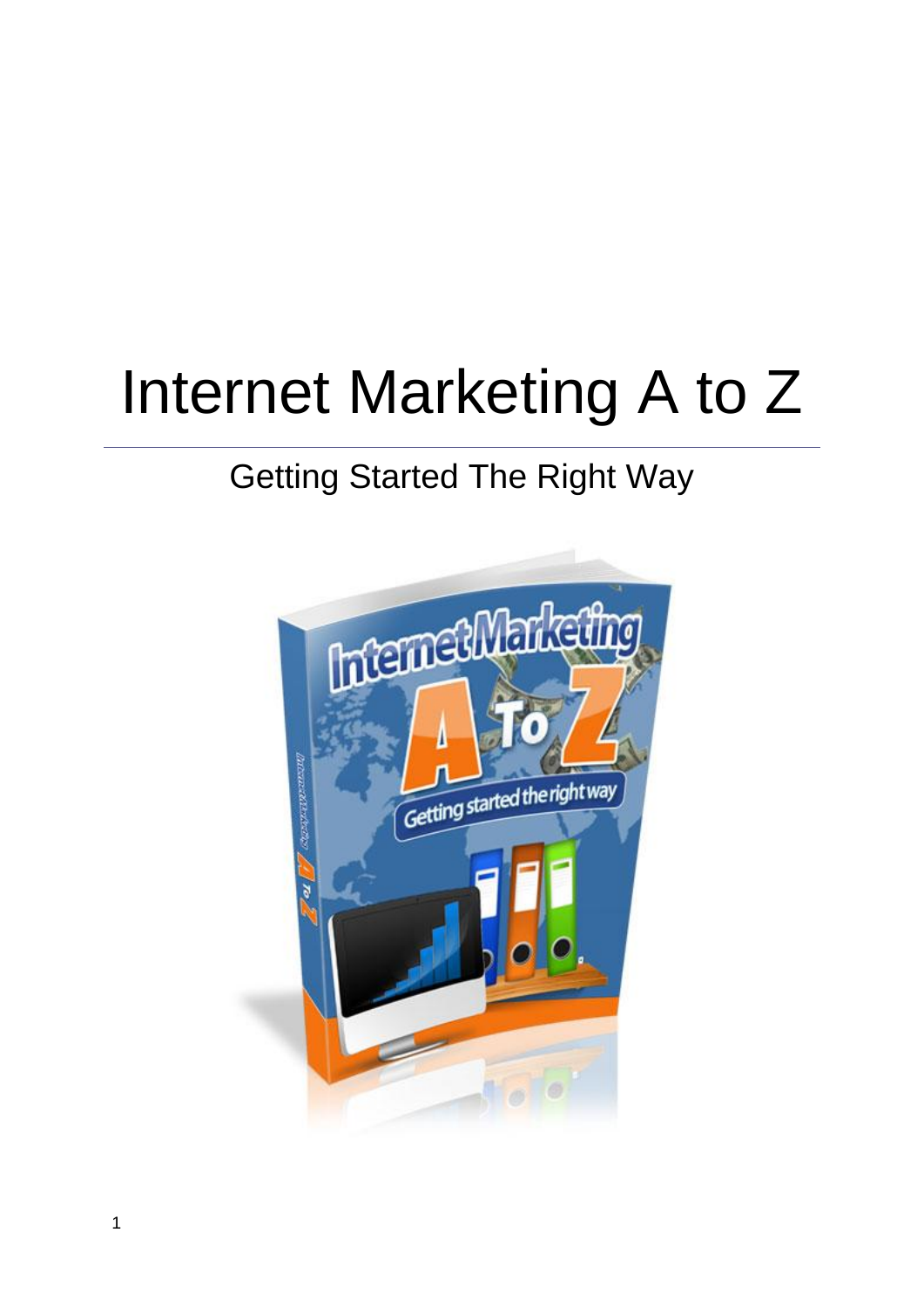It is true that the world of Internet marketing seems daunting to most people. Not helping the fact is the steady development of this genre, where a lot of new techniques are being introduced with each passing day. Things do seem to be difficult on the face of it, marketers do seem to be doing a lot of technical things all the time… but if you scratch the surface, the truth of it becomes quite clear.

# **Contents**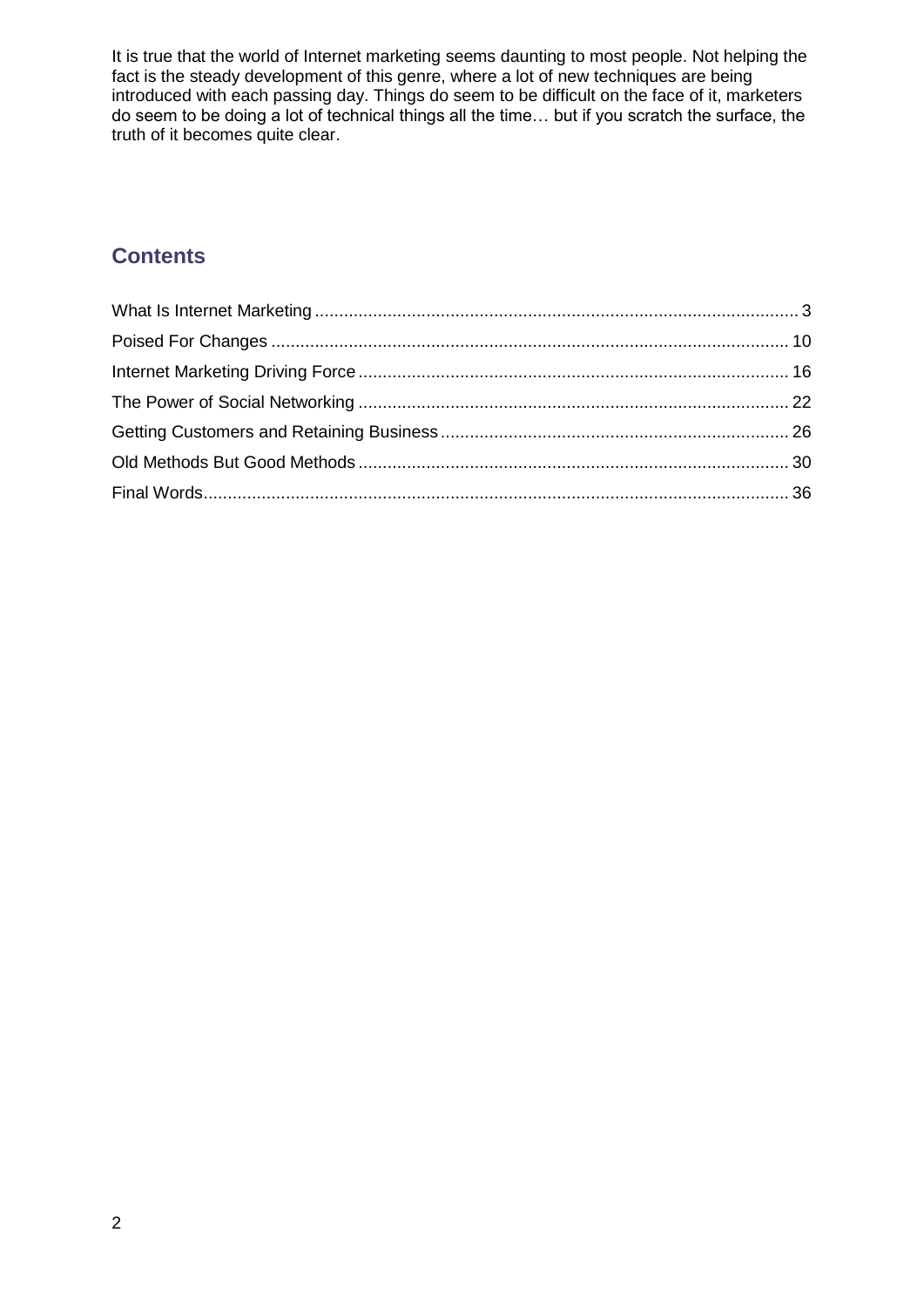

## **What Is Internet Marketing**

<span id="page-2-0"></span>If every age in history could be called by the greatest invention of that time, this would definitely be called as the Age of the Internet. The Internet has proliferated each and every aspect of our being, and indeed, it has given a whole new dimension to the way we live on the planet. Today, for each and every thing, whether it is just about buying a toothbrush to spreading global awareness about the growing hole in the ozone layer, people are using the Internet as their medium. And, the Internet has proved to be an unrelenting medium, unfalteringly providing people what they are looking for.

Of all these different purposes that the Internet world serves, there is one very important trend that has caught on of late. This is the trend of selling and buying things over the Internet. A whole parallel world has spawned up here, a world of online entrepreneurs, who are making money out of selling things over the Internet. The money that is transacted here is immense.

That is obvious. With such a huge population in the online world, it is understandable that the businesses here are huge. Below are some facts and figures of the online marketing industry as they stood in 2008. The situation has only improved since then.

Continent People Using the Internet

- 1. Asia 578.6 millions
- 2. Europe384.6 millions
- 3. North America 248.2 millions
- 4. Latin America 139 millions
- 5. Africa 51 millions
- 6. Middle East 41.9 millions
- 7. Australia 20.2 millions

These statistics indicate that the vast majority of the people in the world are online right now. They are consistently using the Internet as a medium of exchange. It is certainly no wonder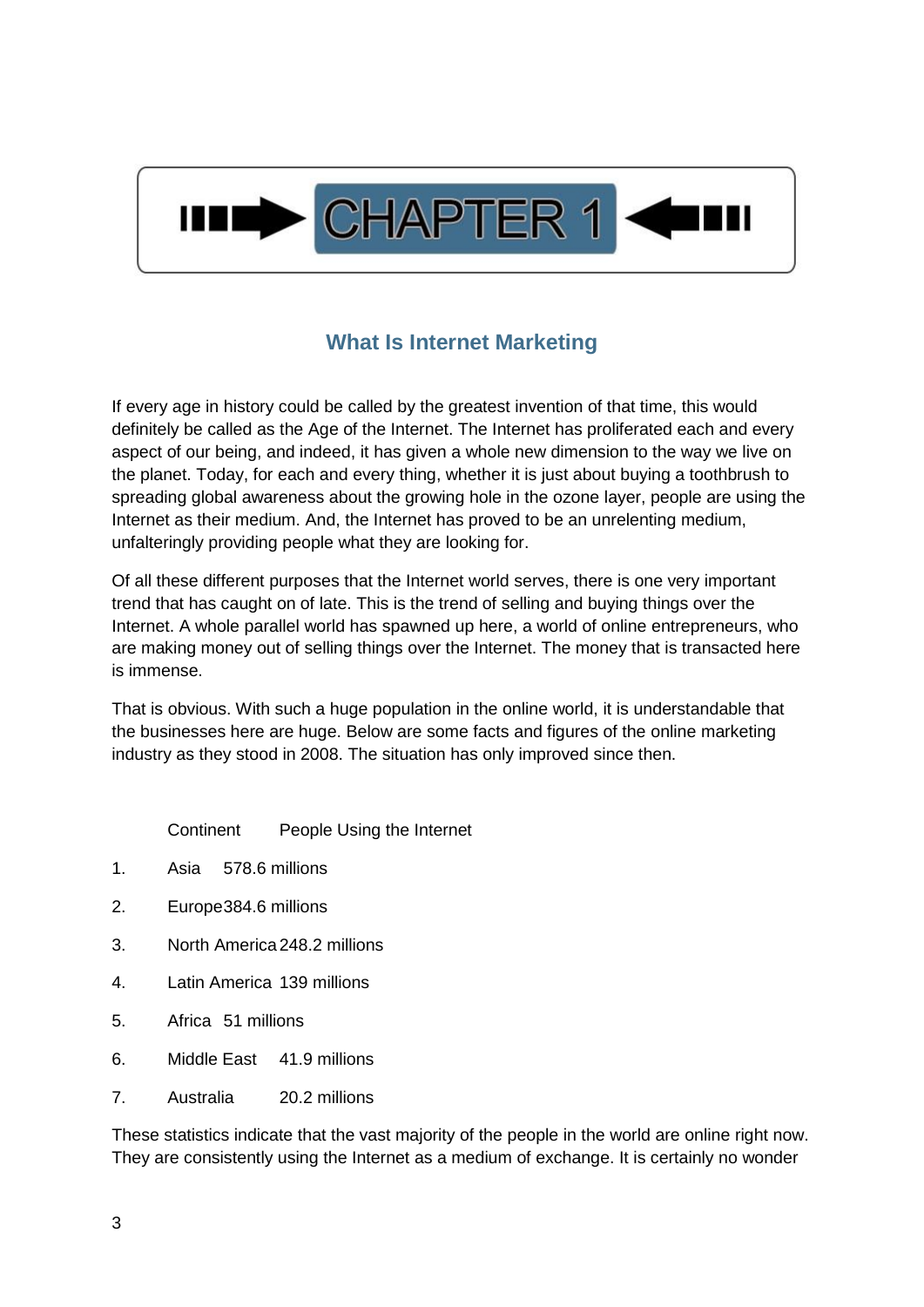then that so many online marketers are trying to create a niche for their products in this world.

InternetWorldStats.com says that 20% of the world are already on the Internet. They are using the online world in different ways, such as for communication or entertainment or networking or business. But the figures are definitely heartening. It means that 1 in 5 people in the world are using the Internet in some form or the other.

If we look at individual statistics, then we can see many more positive trends happening with the online world. Japan, for instance, has grown in the Internet world by leaps and bounds. It is among the most prolific countries in terms of Internet usage. Almost all Japanese households spend at least 10% of their budget on the Internet. On an overall scale, all over Asia, the money generated through online shopping has already crossed the \$168 billion mark annually. Another Asian nation, South Korea, has the reputation of having the highest percentage of people who shop over the Internet. In this tiny nation, 99 in 100 Internet users do their shopping over the Internet. That is definitely an awesome number.

All of these things have created an upward trend in the world of Internet advertising also. Internet advertising has become a complete industry in itself today. We are already spending about \$100 billion globally on advertising on the Internet. This is a mind-boggling figure!

So, how do all these facts and figures help you for your personal growth? Right now, one of the most important things on most people's agenda is to have a safe source of income—all have a bad taste in their mouth after the economic meltdown of 2008 during which company downsizing had become the norm—and a source of income that promises a steady growth.

People have tried various options for making money, but it is the Internet world that seems the most lucrative option in today's world. This is definitely helped by the fact that a lot of people right now are doing business over the Internet. The initial reservations in shopping over the Internet have petered down, and now the Internet world is certainly a safer haven with so many tools having made their presence. It is quite understandable that now people actually look forward to buy things over the Internet. It helps them in many ways, especially they get to know reports of the products they are trying to buy, which helps them to make a better buying decision.

Personally, this could be a great way for you to make some interesting sums of money over the Internet. You could have a steady stream of income and spend more time with your family, because the Internet marketing entrepreneurs do not need to venture out of their homes if they do not want to. This could be highly beneficial to you for more reasons than you think.

Mentioning all of this at the very outset was with the intention that you realize that the online marketing world is a very lucrative option, and it is certainly something that you could consider. You must give it a try if you have not done so already.

We shall come to grips with some concepts of the Internet marketing world in the further sections of this chapter.

#### **Understanding What Internet Marketing Really Means**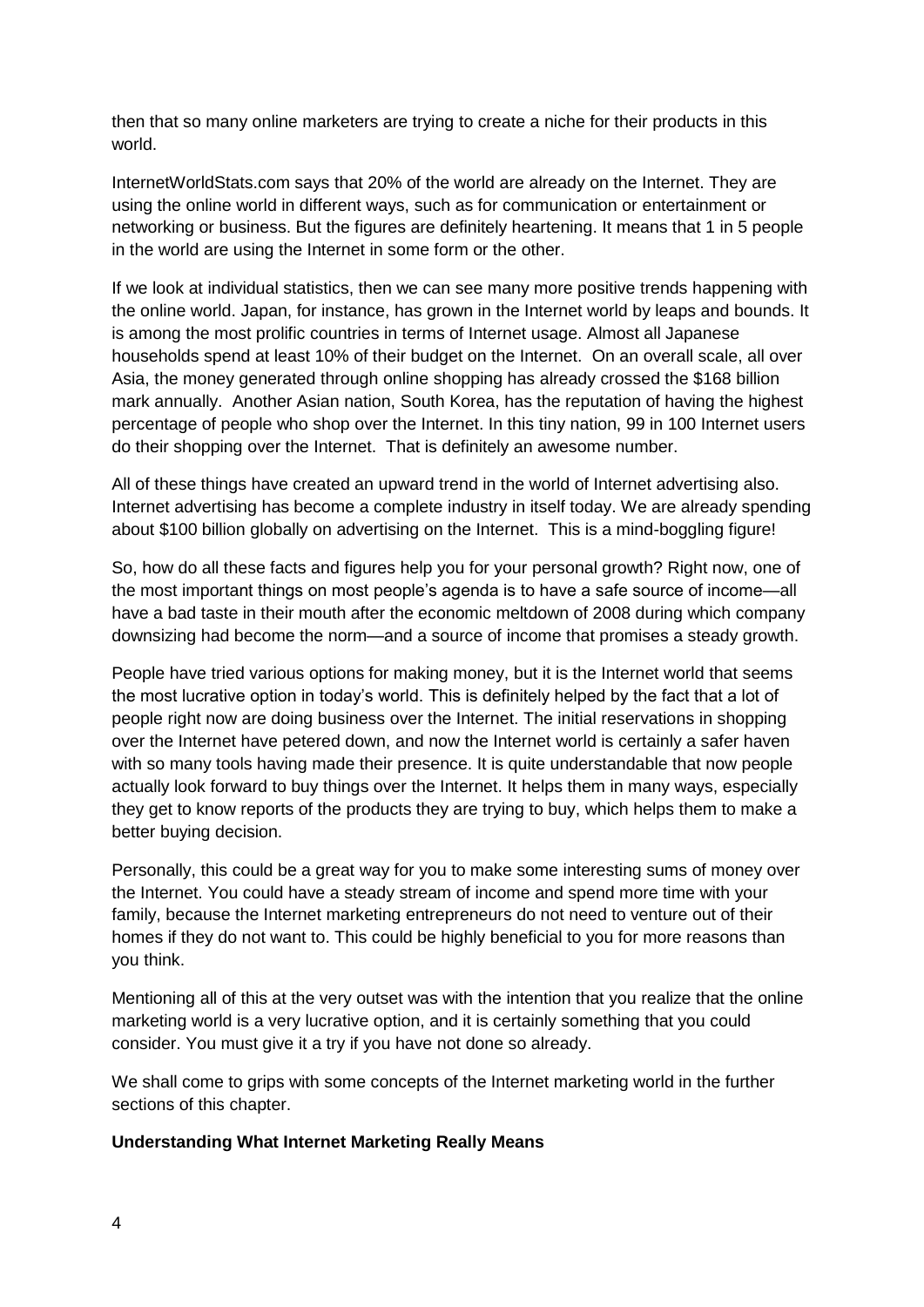Internet marketing is the umbrella term used for a collection of ways in which products and services are sold over the Internet. It is also known variably as online marketing and web marketing, and sometimes as digital marketing.

To put it as a definition…

#### *"Internet marketing is the art of advertising and marketing goods and services through the Internet."*

This is normally done through the use of placing advertisements on websites that are on the Internet. These websites will vary according to the goods and services that they are offering. Therefore, adverts are placed according to the sites that have similar content.

Internet marketing started off when people realized that there was a lot of marketing potential on the Internet. This being the case, people had to advertise their goods and services on the Internet to get a larger amount of clientele. Most of the individuals and companies that started Internet marketing were those that were targeting international clientele. Advertising using print and electronic media in every country had proved to be cumbersome. It also proved to be a difficult task. Nevertheless, with the introduction of the Internet, a solution was seen to be possible.

The Internet marketing world has blossomed in the last decades of the 20th Century. It is a relatively new world, but more and more people are getting warmed up to the concept in recent times.

Now, there are different ways in which money can be made over the Internet. All of these techniques could be combined under the collective definition of Internet marketing. The definition also expands to include all the different models in which the businesses are carried out. Taking that into account, there are different types of Internet marketing models.

The following are some of the common ways in which Internet marketing is carried out in today's times.

#### **Via Ecommerce**

Ecommerce is a method in which products and services are sold to the consumer directly, without employing any intermediary agency. Hence, if you are buying something through an online website directly, then you are using an ecommerce website. Generally, ecommerce websites have a typical layout. They will most definitely have a catalogue of the products on their website, with detailed descriptions of all these products. Next, they will have a shopping cart. You can select the products and they enter the shopping cart. The shopping cart feature is generally used when there is more than one product on the website. When you are checking out, you are prompted to pay for your purchases through a variety of methods.

All ecommerce websites have their own membership options. You will have to make an account on these websites to access them and then use your login information to sign in whenever you want to make a purchase through these websites.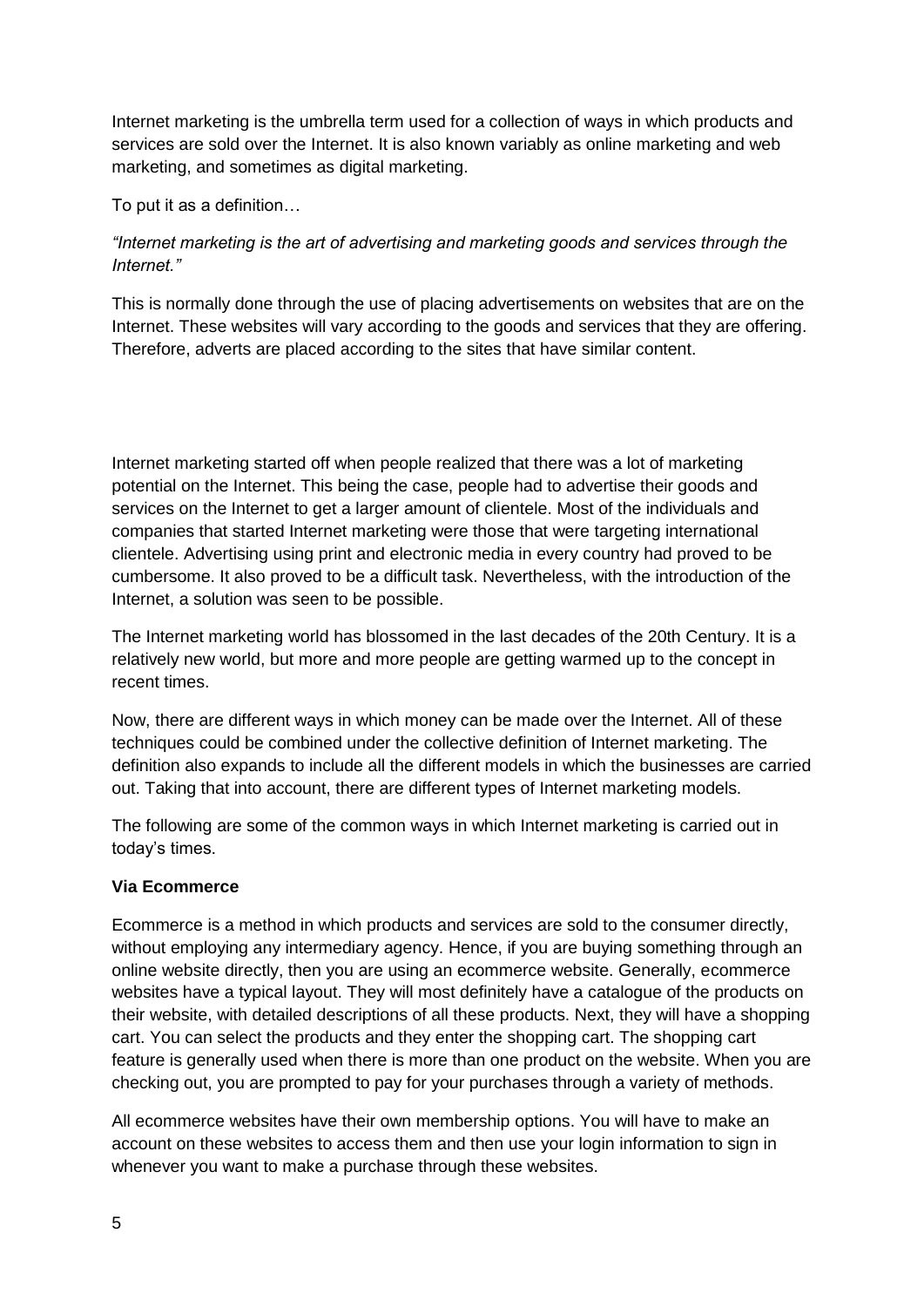Right now, ecommerce websites are quite cautious about their security requirements, especially for their customers. This is because monetary transactions are done directly through the website. Hence, they need to provide methods such as SSL encryption, which keeps the online identity of their customers safe.

There are some other variations of ecommerce websites. If a website sells products to another business, which will likely sell it forward, then too it is called as an ecommerce website. Similarly, some ecommerce websites will allow their customers to sell products for a marginally higher amount to other customers, thus making a profit in the commissions they can earn.

#### **Via Affiliate Marketing**

Strictly speaking, affiliate marketing is not directly selling of any goods or services. All an affiliate marketer does is to promote a particular link on their website, blog or another similar place that they own on the Internet, and earn through the clicks that they are able to get from visitors.

The people whom they are promoting are called as the advertisers, while the affiliate marketers themselves are called as the hosts. The advertisers will usually pay the hosts a proportion of the sales that they get from them (known as the Pay Per Sale model) or a direct commission based on the number of clicks that they obtain (known as the Pay Per Click model). The latter is the more popular method of the two.

Affiliate marketing programs cannot be standalone businesses, though there is a lot of money involved—most times without any instalment—for the marketers themselves. However, the advertisers are usually entities who have ecommerce websites of their own where they are selling a product or service.

Though there are other prevalent models too, when we talk about Internet marketing in the current scenario, we usually speak of one of the above methods. If you want to make money through the Internet as well, you will need to choose between one of these methods, which is certainly where the real money lies.

Internet marketing includes all the methods you can employ in order to implement such businesses as well as the methods that you can use in order to promote them. In fact, for any Internet marketer, the heaviest part of their duties is to reach out to their target audience, which is known in the Internet marketing parlance as niche. They usually spend a lot of time and effort in reaching out to this niche.

These methods include affiliate marketing itself (if they are an ecommerce website), and other methods such as email marketing, blogging, article marketing, search engine optimization, directory submissions, social networking and many others. A lot of webmasters are dealing with several paid and free advertising options to reach out to their niche public. The definition of Internet marketing also includes all these different promotional strategies that are inevitably used for promoting the products and services that the Internet marketers sell.

#### **The Advantages of Internet Marketing**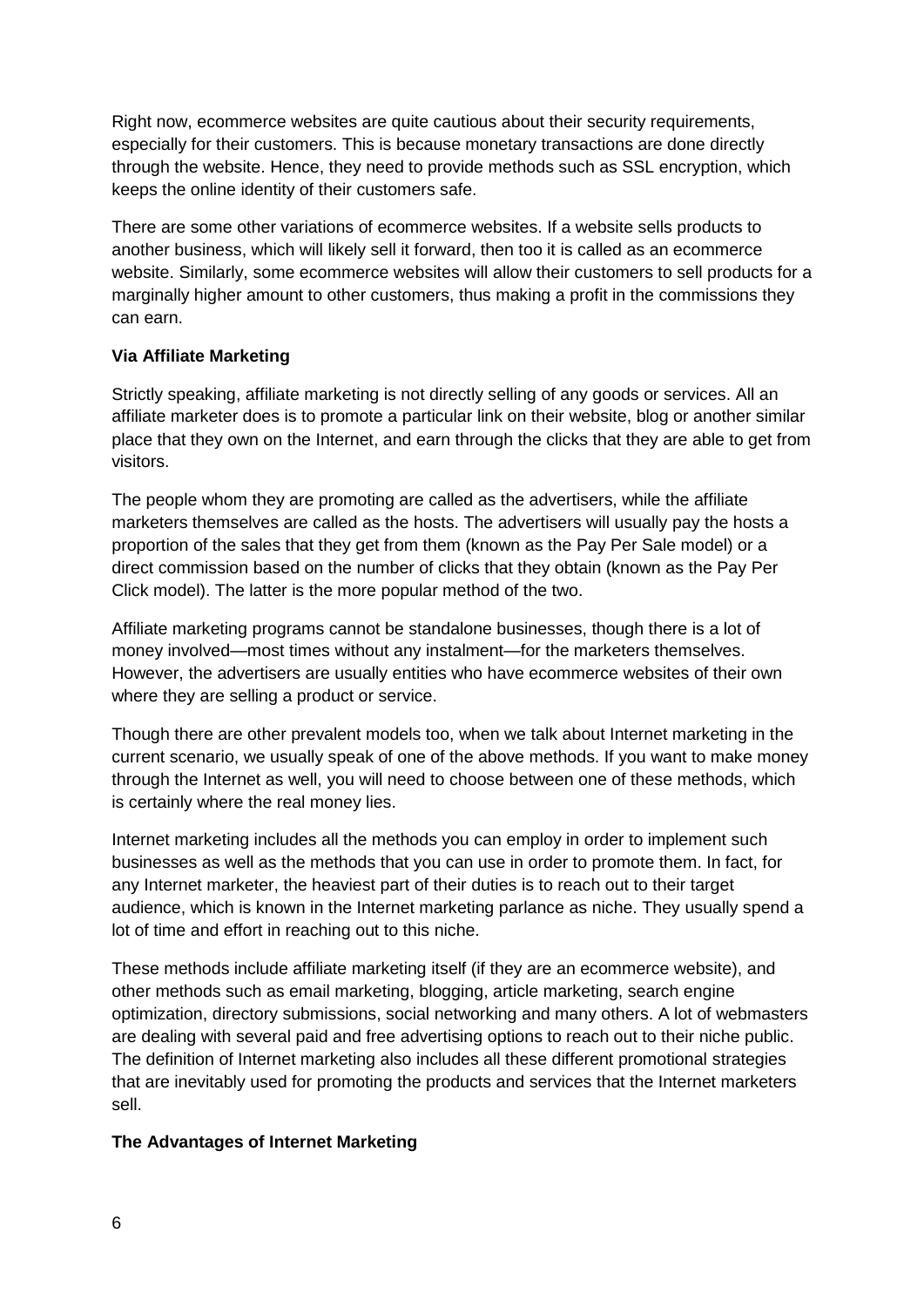Something that has become so popular will certainly have a lot of advantages. Internet marketing is a popular concept because it gives marketers many benefits. Let us briefly take a look at them.

1. This is a form of global marketing. When you are promoting something on the Internet, you are not restricted by geography. You can reach out to people in another part of the world quite easily. In fact, a lot of the big multinational companies have their websites in different languages, and they actually internationalize their content (convert \$ into £ for example) so that their businesses can be received well in other areas as well. If you are looking for a truly global business, then the Internet is the best way for you to do that.

2. Considering the reach it has, Internet marketing is the cheapest form of advertising. In fact, several of the preliminary things that you do will not want you to spend any money at all. For instance, it won't take you anything to write an article and post it in a popular article directory with your business link below it. It will not take you anything to join a social networking website like Twitter or Facebook and promote your product through it. Even if you want to build a website, it will cost you abysmally, at least in comparison to the other methods of advertising that are prevalent out there.

3. Internet marketing is one way in which you can establish your credibility. While with television and print ads, you have to be inventive and creative in order to grab people's attention, with Internet marketing you can be all that but the most important thing is that you have to promote using good content. This content should be informative. When you do that—write an article, a blog post, submit a video, etc.—you are getting exposure yourself. People understand that you know your stuff. Naturally, that adds to your credibility. Whether your product sells or not, there is a chance that you can become some kind of an Internet celebrity.

4. The other thing about Internet marketing is that it has residual value. Any other kind of advertising—most of the offline methods—have a particular timeframe for which they are exposed to the public. A billboard will remain for a particular period of time. A television ad will be on for a minute. A print ad will have as much life as the magazine or newspaper it is printed in has. However, an Internet ad can stay on forever. Some forms of Internet advertising, like articles, blogs and videos will never be deleted. The networks that people build will never be deleted.

5. Online marketers are also enticed by the fact that they can directly reach out to their niche audience. Most offline forms of advertising promote themselves to the world at large, and that is the reason why there is such a lot of wastefulness with them. Exposing the product to a billion people makes no sense if the major part of the population doesn't form the market. For instance, it is useless to promote pregnancy clothing to everyone. With Internet marketing, such niche advertising is possible. You can promote directly to your target group and get a favorable response. Marketers like the fact that they can concentrate their promotional efforts and get a better response in the process.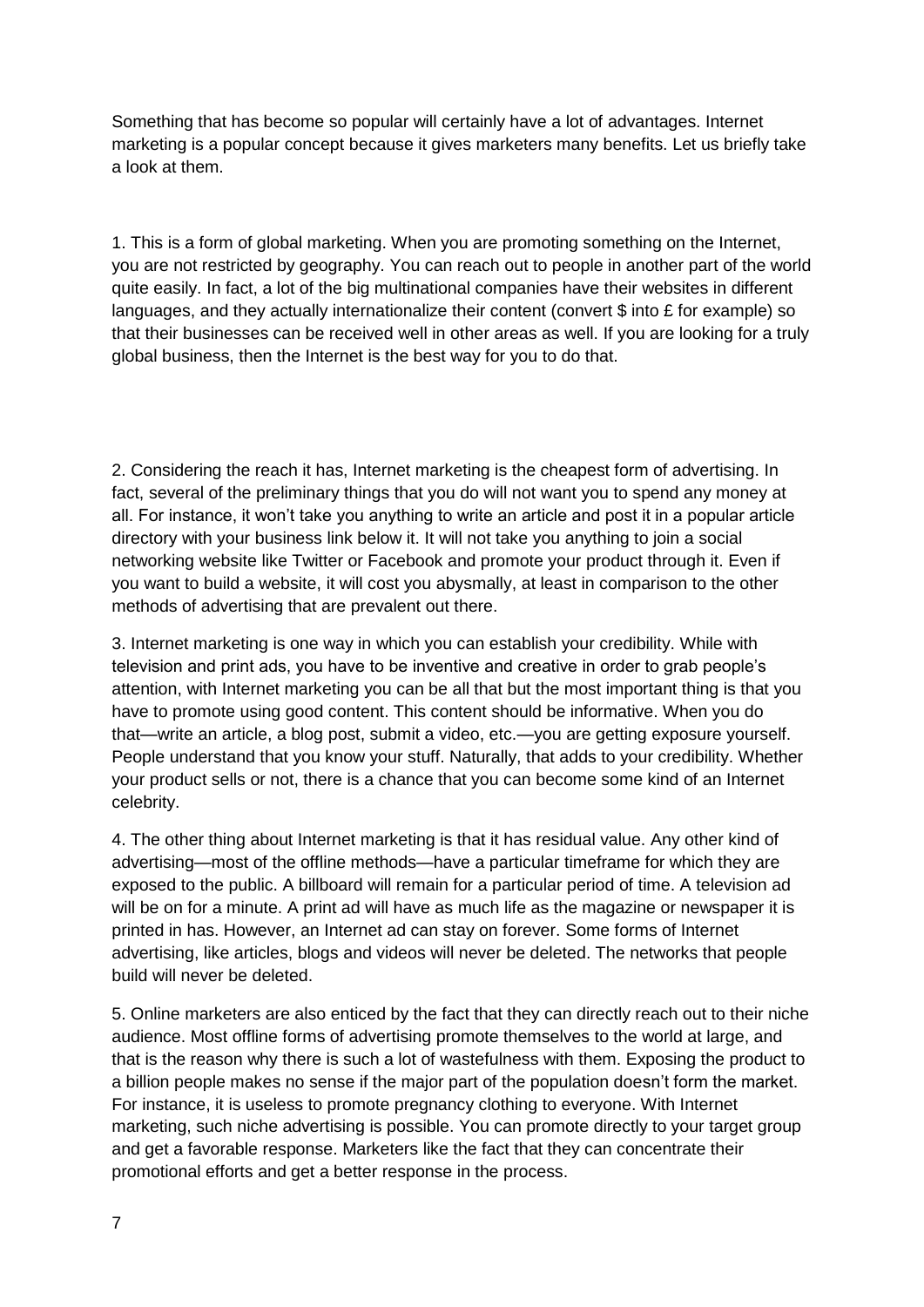6. Another thing about Internet marketing is that, if needed, it could be just a one-person process. Like other modes of promotion, you do not need to have a team. You can have it if you want, but it is not necessary. Most people sit on their home computers in their boxers and PJs and do all the amazing stuff they do at promoting their products and services in the online world. If you want help, you can get it virtually. You do not need to have an office premises for handling your Internet marketing work, which makes things even cheaper for you.

7. When you are performing your Internet marketing activities for a while, you will begin to understand this great advantage—with online marketing, you are able to chart the progress of your promotional tactics in real terms. You can find measurable terms for each of the technique that you use. For instance, if you run a blog, you can find out how many people visited your blog and from what parts of the world. If you put up a promotional article, you can find out how many people came to read the article. If you have a group of people whom you socially network with about your business products and services, you could find how many other people visited your group. You can find, in real terms, how many people opted in to a list that you have on the Internet. There are so many such ways in which you can get a precise idea of the way your business is heading. This helps people to constantly make improvements in their business methods and get better prospects.

8. There are methods to popularize your product in very intelligent ways when you are using the Internet. We are living in a very highly interactive web world right now. It is possible for you to link your promotional methods to reviews on the Internet that are about your product. You could share links with other websites where your product is featured, i.e. your affiliate sites. You could even make videos and post the videos onto your website or provide links. All these are ways in which people get to know your product better, much better in fact than they can know any product that is only promoted in an offline manner.

9. Lastly, if you like to move on with the times, Internet marketing is the method you should use without another thought. Most of the new, technologically savvy marketers today are using online marketing to promote their businesses. If you are already in business, chances are that your competitors are already into the game. They are probably already taking the vast advantages that digital marketing has to offer. You do not want to stay behind in this rat race. You do not want to give people that you are technologically lacking. That is one of the most important reasons why you should not ignore this promotional method.

#### **Limitations of Internet Marketing**

When we see the vast benefits of Internet marketing, it is also important to see the limitations. There are not many limitations, but the ones that are might cause you to rethink. In any case, these shortcomings of Internet marketing universally apply to all marketers, so it is a uniform game that we are playing here.

1. Your customers will not be able to see, touch or smell the products that you are trying to sell them. They will not have the first-experience factor that they can get at, say, a supermarket. They will have to buy on blind value. For most conventional shoppers, this can be a disadvantage.

2. Most Internet marketing businesses today do not have a 'face'. They have a generic ecommerce site with a product featured on them that is calling to be bought, but they do not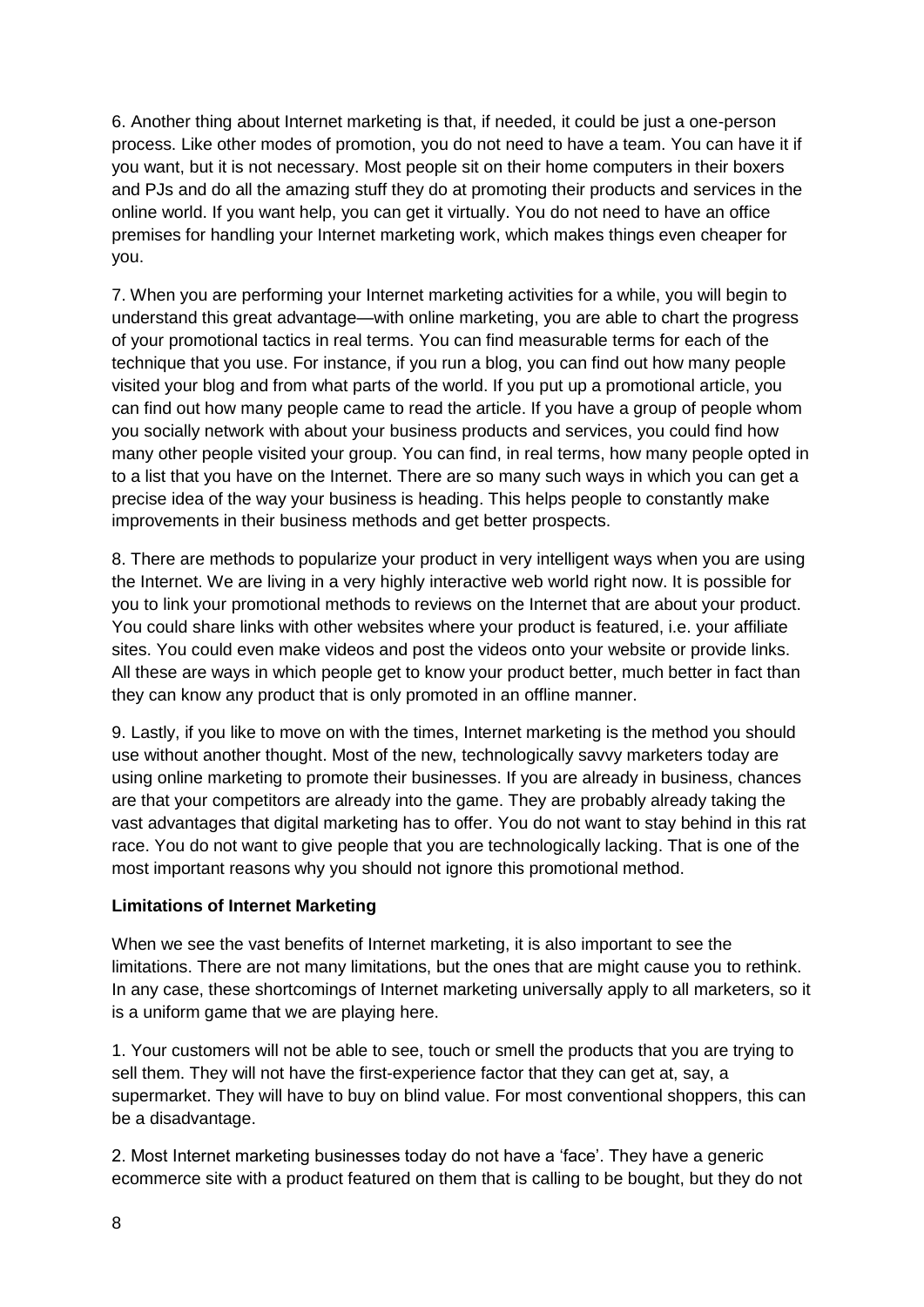have a personality. This turns off some online customers who like to get to know a business better before they can buy their product. This is actually not a failing of the system, but it is the erroneous way in which Internet marketing is done by some marketers. With a little understanding of your market and the way this world works, you will be able to overcome this shortcoming and give your online business a personality.

3. A third problem is that of security. Most people still feel insecure about buying products over the Internet. They feel that their online identity may be compromised when they buy something over the Internet using their credit card. The various spammers and malware senders of the Internet haven't made matters any easier. However, the ecommerce websites are making all efforts in order to add to the security of their business. With the help of encryption and other such methods, they have made sure that their customers have a safe buying experience.

In essence, the drawbacks of Internet marketing are fewer than the advantages. This is another reason why this trend has caught on so well. When you are marketing over the Internet, you are almost assured that you will be able to sell your product, because the market is so huge and you have ways to get at your niche crowd. That is why the few limitations should not deter you from unleashing the potential of something that is so popular and an effective marketing tool.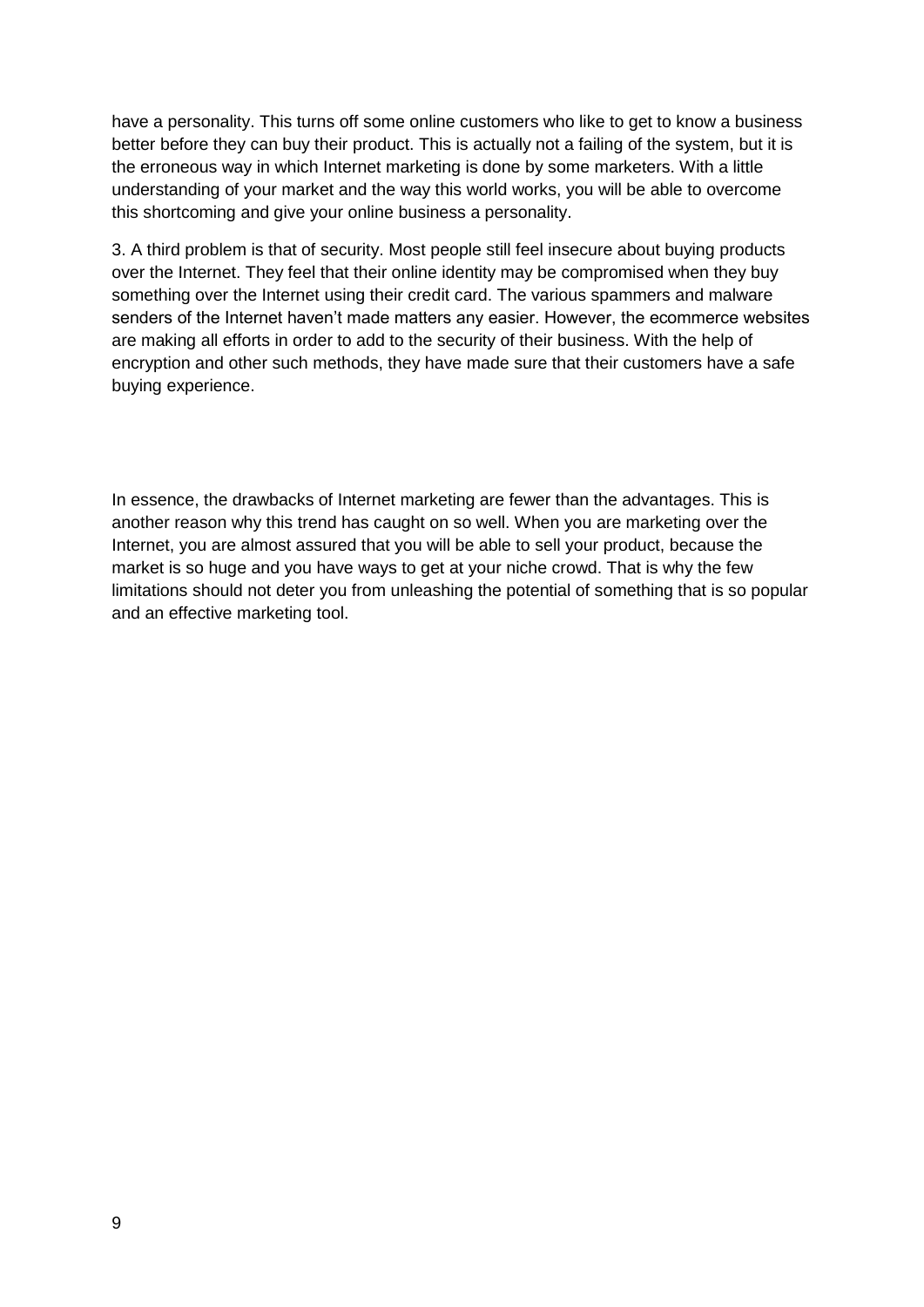

## **Poised For Changes**

<span id="page-9-0"></span>One very important thing that you should know about the Internet marketing world is that this is a world that is undergoing constant development. The strides that this world has taken in recent times are nothing short of astounding. What began as a simple backup strategy for traditional forms of offline marketing back in the 80s has now blossomed into a full-fledged industry that has taken all the offline marketing methods under its wing. That is quite true; even the multinational corporations of the world rely more on their online marketing modes, and consider offline marketing only as a consolidation for its Internet-based counterpart.

All this could not have happened without the rapid changes that have occurred in the Internet marketing world over the last two decades.

#### **How Internet Marketing Began**

Internet marketing had its early roots at about the late twentieth century. In fact, by early nineties of this century, there was a slow growth in Internet marketing. In this time, websites were mainly text based and they were used to give information regarding a certain product or service. The websites started having an impact as they could be accessed from any part of the world.

The first company that launched an Internet marketing campaign was Bristol-Myers Squibb. They launched the use of online marketing officially during 1990's. It was a United States of America based company which initially had plans to us the online platform to create international awareness of a drug called "Excedrin". When it was marketing the drug, the company gave some free sample to anyone who wanted to get it through the use of the Internet.

The use of Internet to do marketing started picking up after the company recorded an increase of about thirty thousand people in a few days. These were people who had joined their online customer list. After this time, there were other companies who started using the Internet to market their goods. For example, technology industries that were standardized like IBM and Microsoft started incorporation of their Internet providers and programs in the Bristol-Myers marketing campaigns.

There are some companies that were able to make a huge profit from online marketing campaigns. Yahoo! is the first company to make a lot of money from online marketing campaigns. The Yahoo website quickly became a generator of traffic. They started monitoring hits that every advertisement was getting from online users. This started at about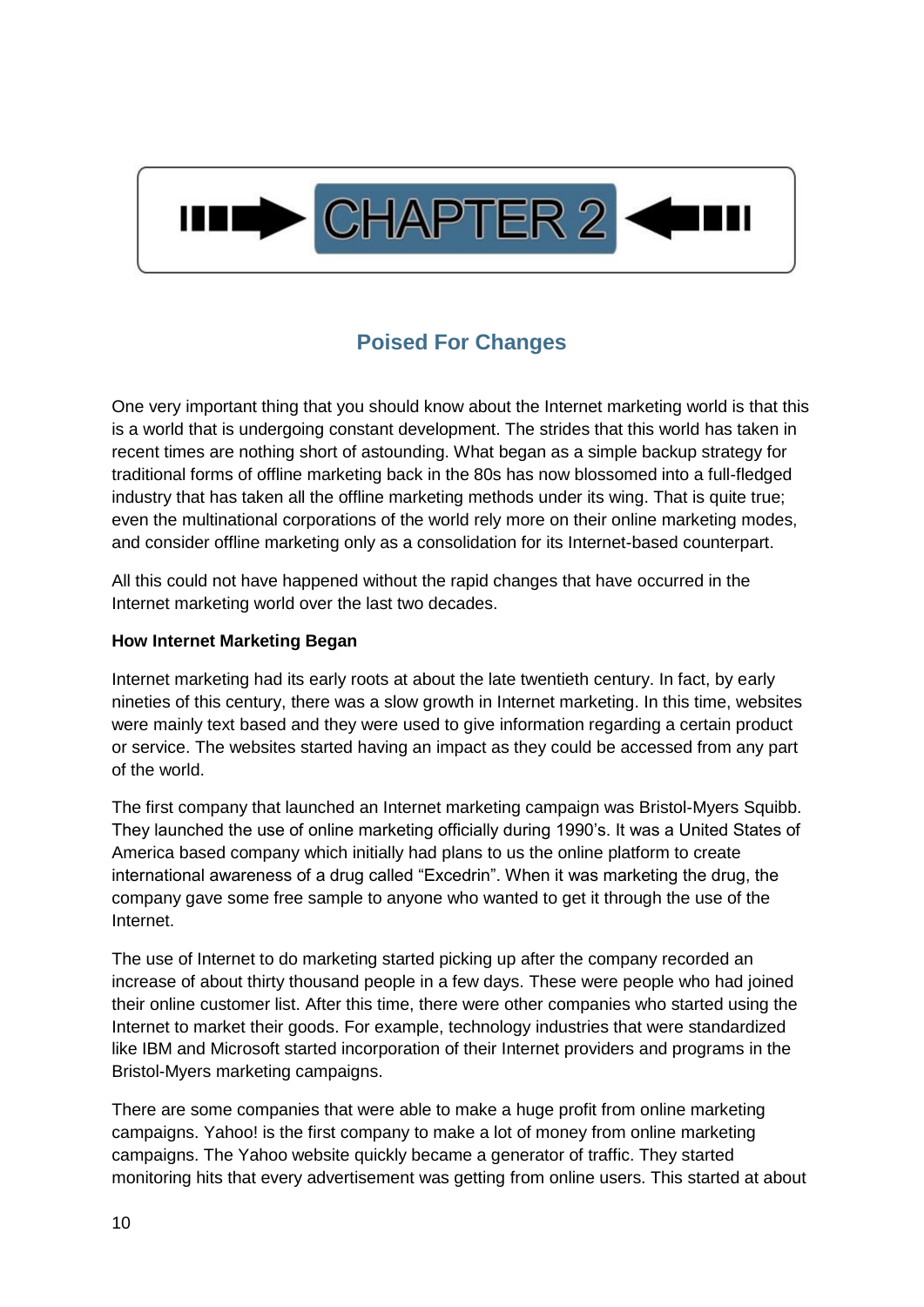1997 and by 2000, a lot had changed. Most of the marketing companies that were advertising online had to tighten their revenue. They did so because they were forced by Yahoo to comply. During this time, the company recorded a decrease in customers for online marketing firms. This was due to the so called "Cooling Stage" of the United States economy.

#### **Expenses Used during Early Internet Marketing**

The expenses that were used on Internet marketing were very high in mid-nineties. There was a recorded amount of 300 Billion dollars used for marketing online in 1996. This amount was recorded to have been used by the United States, Canada and some of the countries that neighbor this region.

This was almost twice the amount that was used in 1994 for traditional marketing methods. This meant that the online marketing platform was gaining a lot of popularity in a very short while. This was just the beginning as the increase was continuous. When home based business people started using the Internet, the increase was high. This was also followed by the increase of Internet users in the United States in mid 1990s.

#### **Internet Marketing Trends**

In those early times, promotion was done just by having a simple ecommerce website where the product was described, mostly with a picture. In fact, most of these ecommerce websites were not even real ecommerce websites because they did not have options for customers to pay and buy the product. These were only a way for people to get accustomed to the product, find information on it, and then they had to visit a nearby store to buy it.

This slowly underwent a change. When the financial biggies of the world realized what great opportunity lay in this world, they were quick to jump into the bandwagon and unleash their different payment modes onto these websites, making them truly ecommerce websites. Thus, methods such as credit card payments (MasterCard and VISA were the first to join in) and online bank transfers (PayPal and Moneybookers being the most prominent) were linked to ecommerce websites. People suddenly realized that they could buy products directly from the Internet. Internet marketing, as they knew it, underwent major strides.

Then came the 90s and the concept of Web 2.0 set in. Marketers now realized that they could do so much more to get their products out there. They could do a lot more to notch up the visibility factor for their products. The start of this was through article marketing and, a little later, blogging. Marketers found that they could write informative articles about their products and services, mostly without naming their products directly, and post them on free and paid directories that were found all over the Internet. They found that doing so brought in a lot of readers, mainly people who were already looking some information related to their business. These were the people who then clicked on the links below the articles and visited the websites of the marketers. The concept of 'niche marketing' developed.

With blogging, a whole new interactive world was unleashed onto the Internet. Marketers had the time of their lives writing about whatever they felt about the industry they were dealing in, and common people found it an amazing thing to be able to remark and comment on these 'posts'. Suddenly, the line between the seller and the buyer vanished. Everyone was in the same boat. Marketers were no longer promoting their product; they were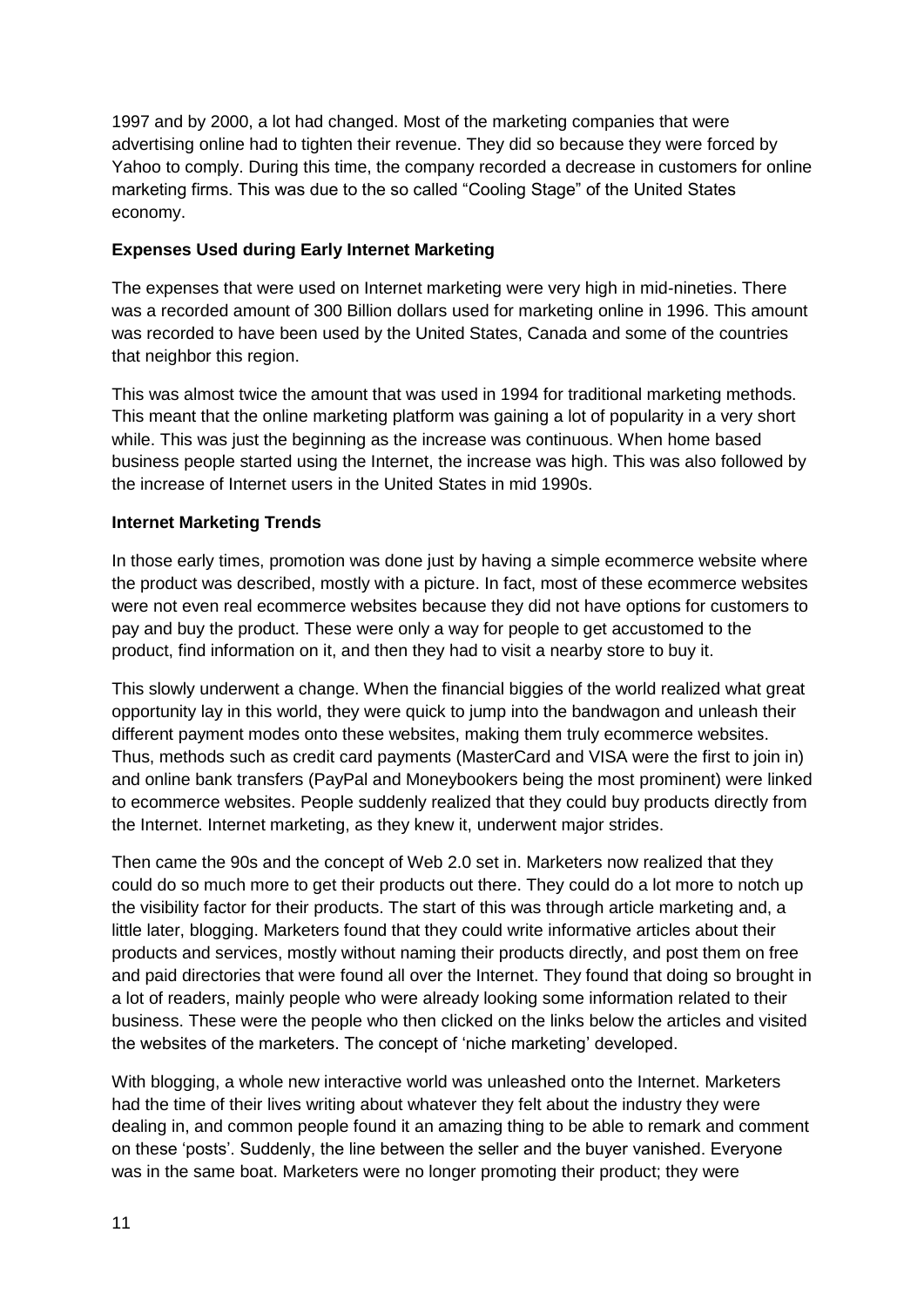discussing it with their potential customers. Naturally, this increased the respect that the customer got from the entrepreneurs and businesses increased manifold.

While blogging revolutionized the world of Internet marketing, bringing people closer and thinning the line between the promoters and the prospects, another very important concept was building up. That of video marketing! YouTube had already made its foray in the world and several other similar websites, most notably Metacafe, which allowed people to post videos and share them with the world, came into being. Internet marketers saw infinite possibilities here. They understood that they could make instructional and informative videos and post them on YouTube and that would take their products to a whole new group of Internet visitors. The method worked like nothing had ever done before! People were suddenly bowled over by the fact that they could sit at home and practically see a product being used, repaired, maintained… whatever. Even an unknown product did not seem daunting anymore.

Now, the concept of Web 2.0 really began catching on. It was the late nineties and a new phenomenon gave this entire process a whole new shape. This was the world of social networking. Websites like Facebook and MySpace and then more niche business social networking groups like Twitter and LinkedIn made their appearance.

People saw that they could make their profiles here. They could check other people's profiles too. They could get to know people in a much better way. They could communicate with anyone they wished. They could make friends on a global basis. They could share information.

Internet marketers were very quick to catch on. What fuelled their interest was the fact that they could build groups here. Quickly, Internet marketers made business product and service pages on these social networking websites, and started building groups of people. These were mostly people who had opted in to know more about their business. Thus, they were a target crowd.

Viral marketing gained momentum through such social networking websites. Viral marketing happens when someone tells a friend about something they have used, thus recommending the product to them in essence. Marketers found that this was the best way to get their products to the largest number of people in the world. Through these social networking websites, where people were all chatty all the time, they could virally market their products like nowhere else. They now focused on quality so that people would give a favourable opinion about their products and services to their friends, because this is what would enhance their business. In essence, this new trend made the Internet marketing world much more stable and reliable.

Along with this, new methods of Internet marketing and promotion came into existence. One of the most notable ones was syndication. Marketers found that they could put up their content at different places on the Internet, where it could reach a greater level of popularity. The concept of RSS (Really Simple Syndication) also gained roots. People could now subscribe to things that they liked on the Internet, and they could get updates on it whenever they wanted. They did not need to actually visit the website; they would be informed in their email inbox and even given a link to visit that particular place and see the update.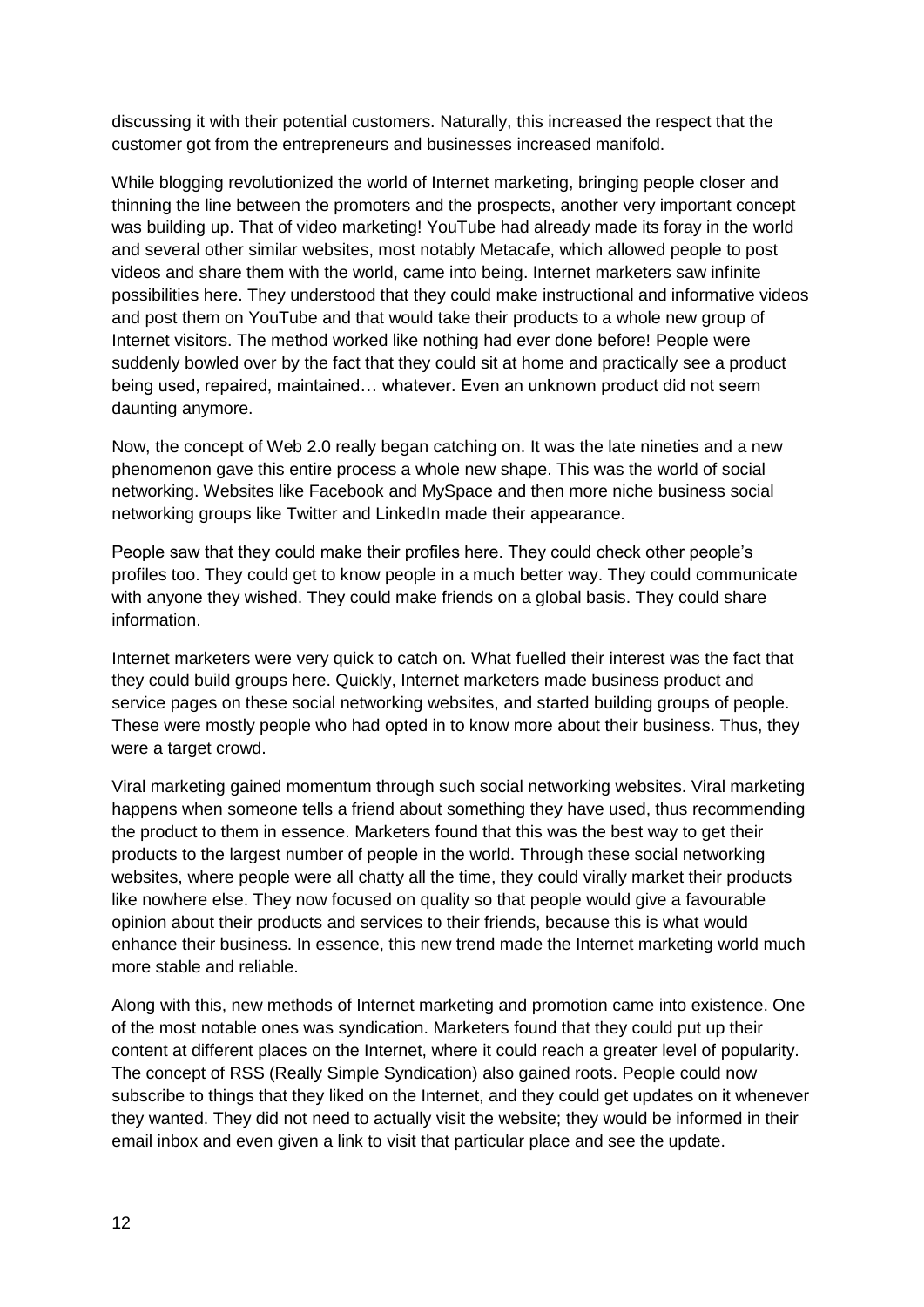This helped Internet marketers immensely. Earlier people would visit superb websites but then forget all about them as soon as they clicked out. This would not happen anymore. If people liked a website, they could subscribe to its feeds and be informed about it whenever an update took place. This was a great way of repeat promotion.

Email marketing had started long ago, while all this was happening. This was a mode in which marketers would solicit permission from interested people all over the world—mostly by giving them free content like eBooks and online memberships—to send emails to them directly. These emails would be generated by autoresponders, and they would give a constant stream of information to these people. Again, this was a great form of repeat marketing, which ensured that people stayed interested and culminated into customers at the end of the day.

Today, Internet marketers have so many resources at their disposal that they often do not use all of them. Most of them are just using a few of the techniques and are still very happy with the way things are headed for them. At the same time, being open to learning and implementing new things is something that an Internet marketer should always look at.

#### **Changing Trends**

The online marketing world has come so far, and still it is changing every minute. There are so many new things that are being implemented every minute. Today's Internet marketing world is mostly a world of trial and error, especially for the people who have just started out. They are open to doing new things and analyzing which of them work for their needs.

These changing trends are mainly because the general consumer base on the Internet has undergone a radical shift. People want things to be easier for them and they want to know everything they can about a product before they bring out their plastic.

Internet marketers of present times know that it is very important to keep track of changing consumer demands and they are making sure they are able to give these things to them. They know that competition is very high right now, with the whole world having converted into practically a single market, and that is the reason they are going all they can in order to give the best that they can.

Since the intention is to get you started off with an Internet marketing business that gives you great profits, it would be a great way to start if you knew what customers of today are looking for. Whatever business you plan, make sure that you can give these benefits to your consumers, because that is what can ensure a wonderful business environment for you.

#### **1. A Great Product**

You cannot have a good Internet marketing business going on if you do not have a great product. Your product (or service) is the backbone of everything. If you do a little research on some of the products that are being sold online right now, you will find that almost all of these products have something innovative to offer to their customers. They are either a totally new concept or they enhance their usefulness in some other way that is lacking in other products. Some of them are simply different in their design. Whatever the case may be, there is something different.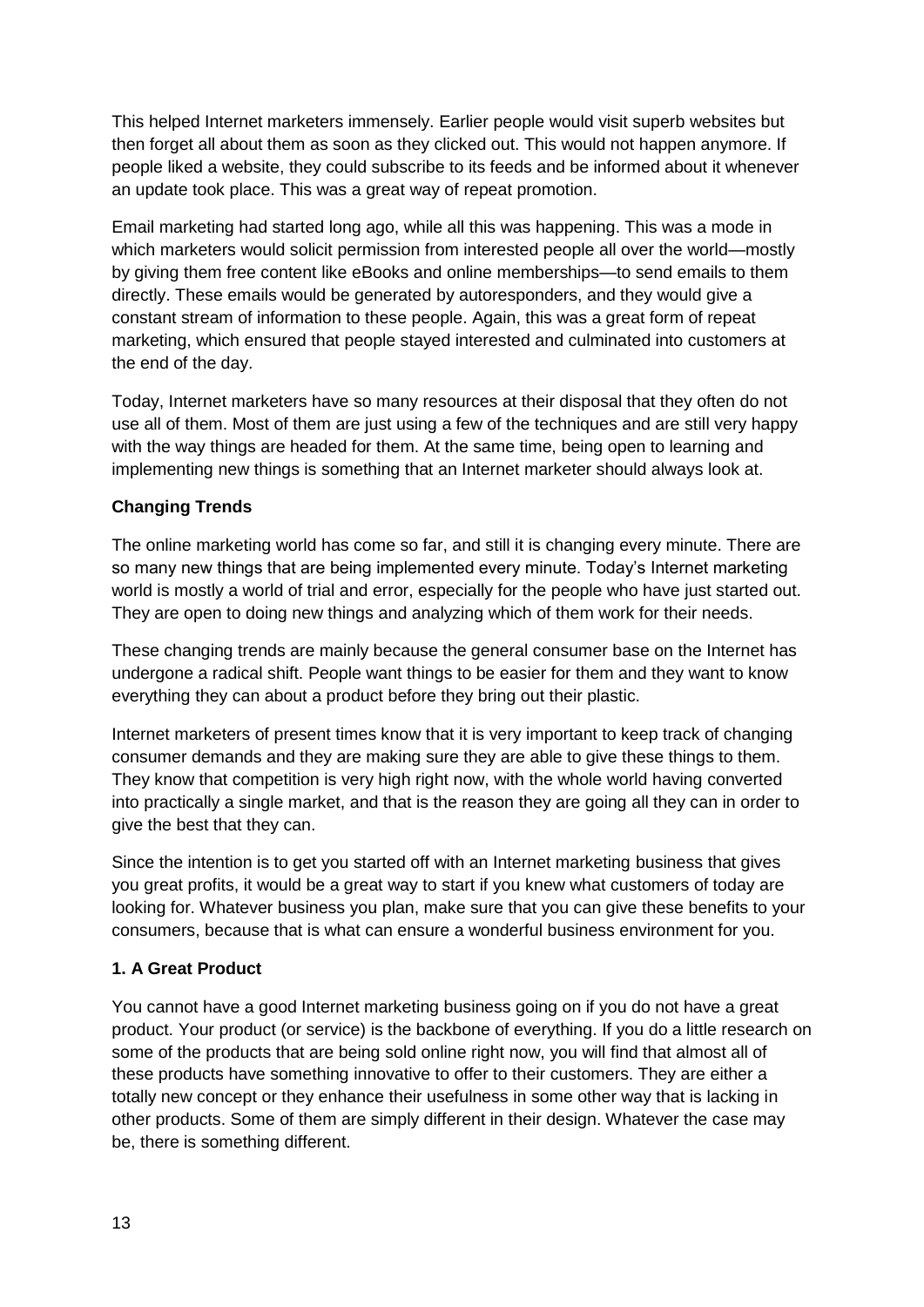When you are designing your Internet marketing products, you have to ensure that you are giving this newness to your customer in some way or the other. That is what makes your product stand away from the crowd.

The second important thing that you have to ensure about your product is that its quality should be top notch. You have to make sure you are using the best quality materials and the fabrication itself is of a very high quality. Do your due quality tests before putting out your product on the market.

If it is a service you are trying to promote, again make sure of the same things. The service should be new in some way or the other—probably make up for a shortcoming that exists in the prevailing industry—and should be well thought of. Make sure you will be able to deliver the service exactly as you promise.

#### **2. A Great Reputation**

Even the most casual visitor of the Internet will look for reputable websites and places to visit. There are so many options available on the Internet that this is quite understandable. People today are looking for quality, and the general assumption is that great reputation means great quality.

You should make every effort to keep your name high. Notch up a good reputation for yourself. One way to do this would be to market yourself through credible places like through articles, blogs and videos that can convert your business and your own name into a brand name. This stamps your credibility. People begin to understand that you know your stuff.

Since people can freely post reviews and comments about businesses right now, this is another thing that you should look into. Ensure that you get garner good reviews all over the Internet. Nothing indicates a better reputation than good reviews on the Internet.

#### **3. Good Value for Money**

For the average Internet customer, money matters. In fact, a lot of people shop online because they can save money. This is possible for the sellers themselves because they have fewer overheads. They do not have to spend on staffing and warehousing; they may even not have to spend as much on maintaining accounts and records because their internal software does it for them. Thus, Internet marketers are able to sell products at a cheaper rate. It is this price incentive that most online buyers are looking for.

At the same time, remember that for every inexpensive product on the Internet, there will be someone else who will be selling at a cheaper price. That is the norm on the Internet. But, discerning Internet customers—and there are a lot of them—always look for the value of the product. If your product has an established value and has good feedback from previous buyers, then people won't mind spending a few dollars extra for it.

#### **4. Clear-Cut Descriptions**

Internet buyers will always want to know everything they can about the product. The Internet buying world suffers from the limitation that people cannot get up, close and personal with the product before they buy it. It is for this reason that the descriptions of the products have to be precise. It is the duty—and sometimes legal requirement—of the Internet marketers to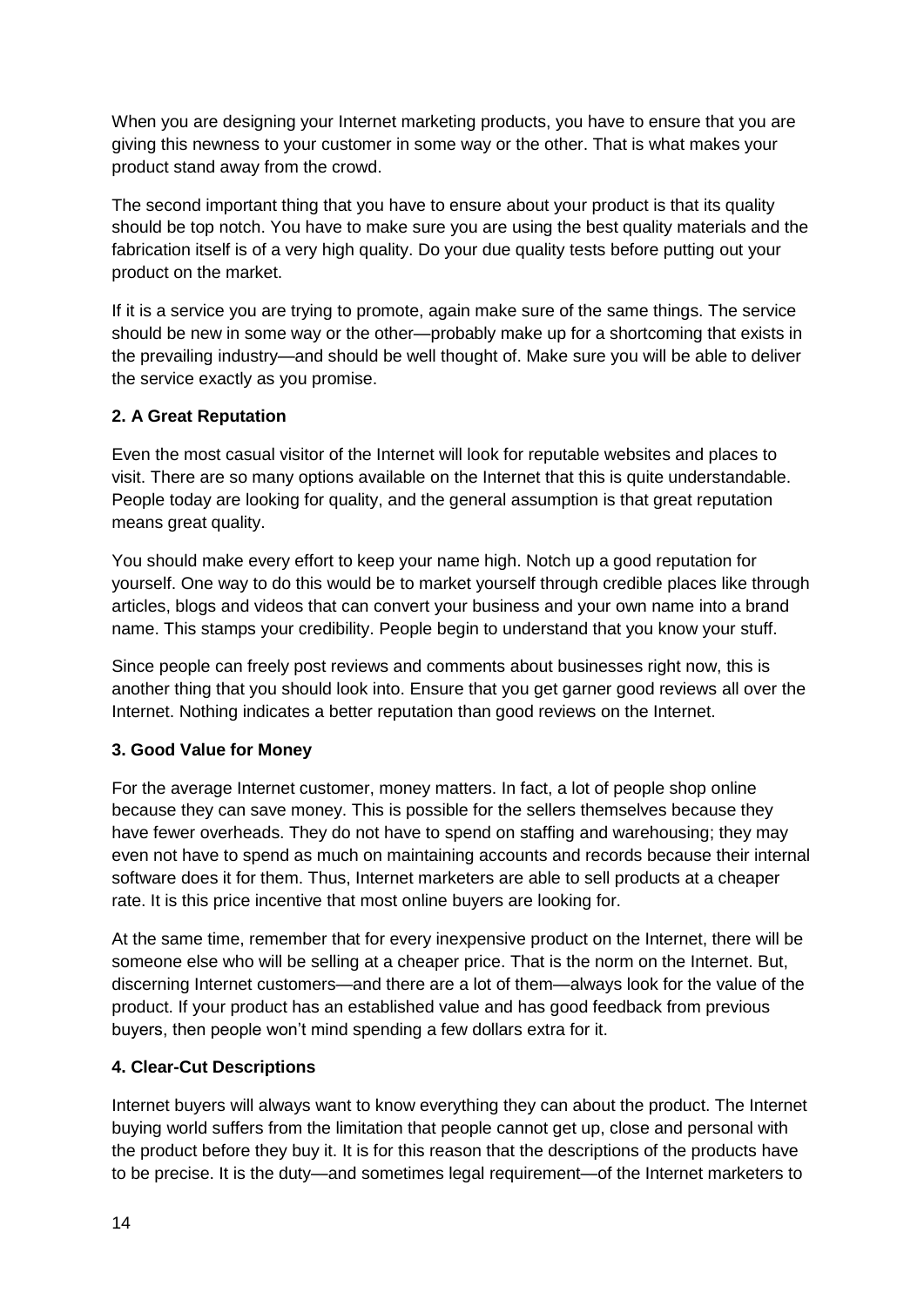lay out proper descriptions of their products, in form of bulleted lists or some other objective form on their websites.

This requirement becomes all the more important when the product is a food product or a medicinal product. Customers will want to know the complete list of ingredients that make up the product.

If there is any ambiguity about the product, it is likely to lose sales. People who visit a particular product website will want to know precisely what goes into the product so that they know it will be useful for them.

#### **5. Precise Instructions**

This is another way to make your product popular on the Internet. Give people all the instructions that they would need. This is especially important if you are selling something that is a mechanical tool of some kind. People should know not only how to use the product, but they should also be able to see how they can do some repairs on the product themselves in case of an anomaly.

This has become much easier today with the availability of video sharing websites such as YouTube. Now, you can put demonstrations of the product as well as DIY repairs as videos on these websites from where people can access them. When people see that it is easy to use your product, or even if they just see the product in action, they will be more confident about buying it.

#### **6. Money-back Guarantees**

It has become a trend in the online marketing world to give money-back assurances to people. This is a consequence of the fact that people cannot touch, smell or see the products that they come across in the online marketing world. For most people buying these products, they have to act on their faith and nothing more than that.

This could be terribly disadvantageous to the buyer if they spend on a product and then find out it is not what they actually hoped it to be. At such a time, a money-back guarantee would be appreciated.

Different Internet marketers have different money-back policies. Most of them right now provide 100% money back without any questions asked. Due to that, customers have started looking for such guarantees in everything that they buy.

#### **7. Great Support**

When buying products off the Internet, a great support is called for. There should be a support team that works at solving any customer queries, before and after the purchase. They are wanted to answer any questions before making the purchase and for proper usage and troubleshooting needs when the product has been actually purchased.

You will find information about support usually on a separate tab on all ecommerce websites. This is a way of impressing upon people what kind of benefits they can get in terms of their during and after sales services. A lot of Internet marketers, especially who are marketing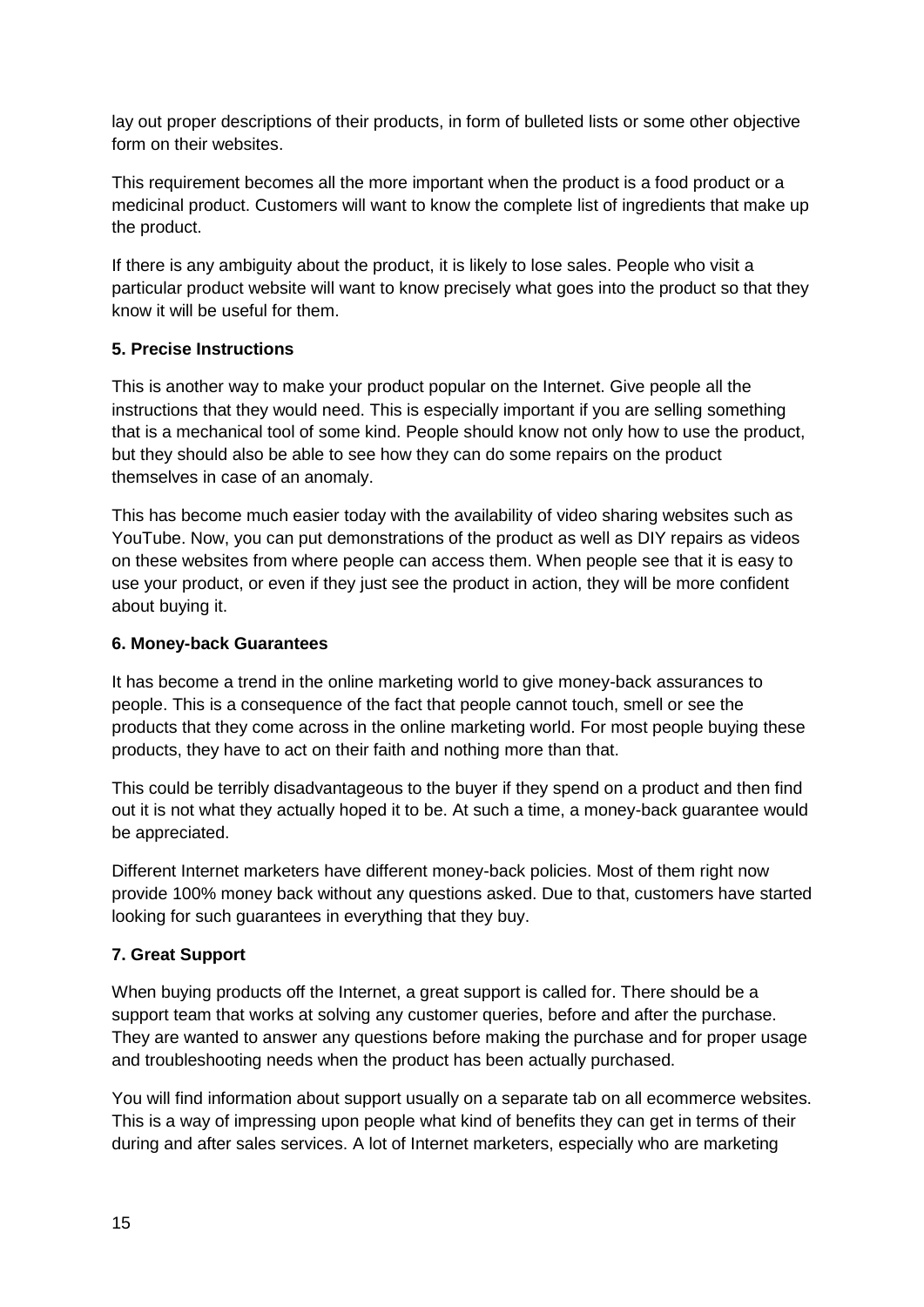their products globally offer 24/7 support. But, the majority of them still handle support through email, which are generally answered within 24 hours.

#### **8. An Opportunity to Interact**

This is a very new trend in the Internet marketing world, but it has grown to immense proportions. Right now, people are looking for an opportunity to interact with the sellers of any Internet marketing product before they can actually consider buying these products. This is usually done through Web 2.0 websites such as social networking websites and video submission websites and also through the ecommerce websites themselves.

They would like an opportunity to get to know the seller and probably even personally interact with them before they spend on their product. Through blogs and forums, almost all Internet marketers try to get into the field and speak with their market so that they can establish their stamp of credibility.

So, you can see the customer expectations have increased quite a lot from what they were previously. That is the reason even you, as an Internet marketer, will need to keep changing your game if you want to fit in well with the recent trends



# **Internet Marketing Driving Force**

<span id="page-15-0"></span>Before we get into the tricks and techniques that work in the online world, it would be a great idea to first understand the mindset that works here. In the previous chapter, we saw what the customer is looking for. They seem to be like too many things, but at the end of the day, there is just one thing that really motivates the online customer today. And, that is information.

Information can rightfully be called as the driving force of Internet marketing today. It is information that people are looking for, and it is information that compels them to buy a product.

There are so many examples where people have been looking for information on how to make a particular task easier and then stumbled on some product that does that for them. They research about that new product a little, they read reviews, they check out videos and if they like everything, they may even interact with the sellers of the product. That is it… this may eventually lead to a sale. An entirely new product that the world doesn't yet know about fully ends up getting sold just because someone was looking for information.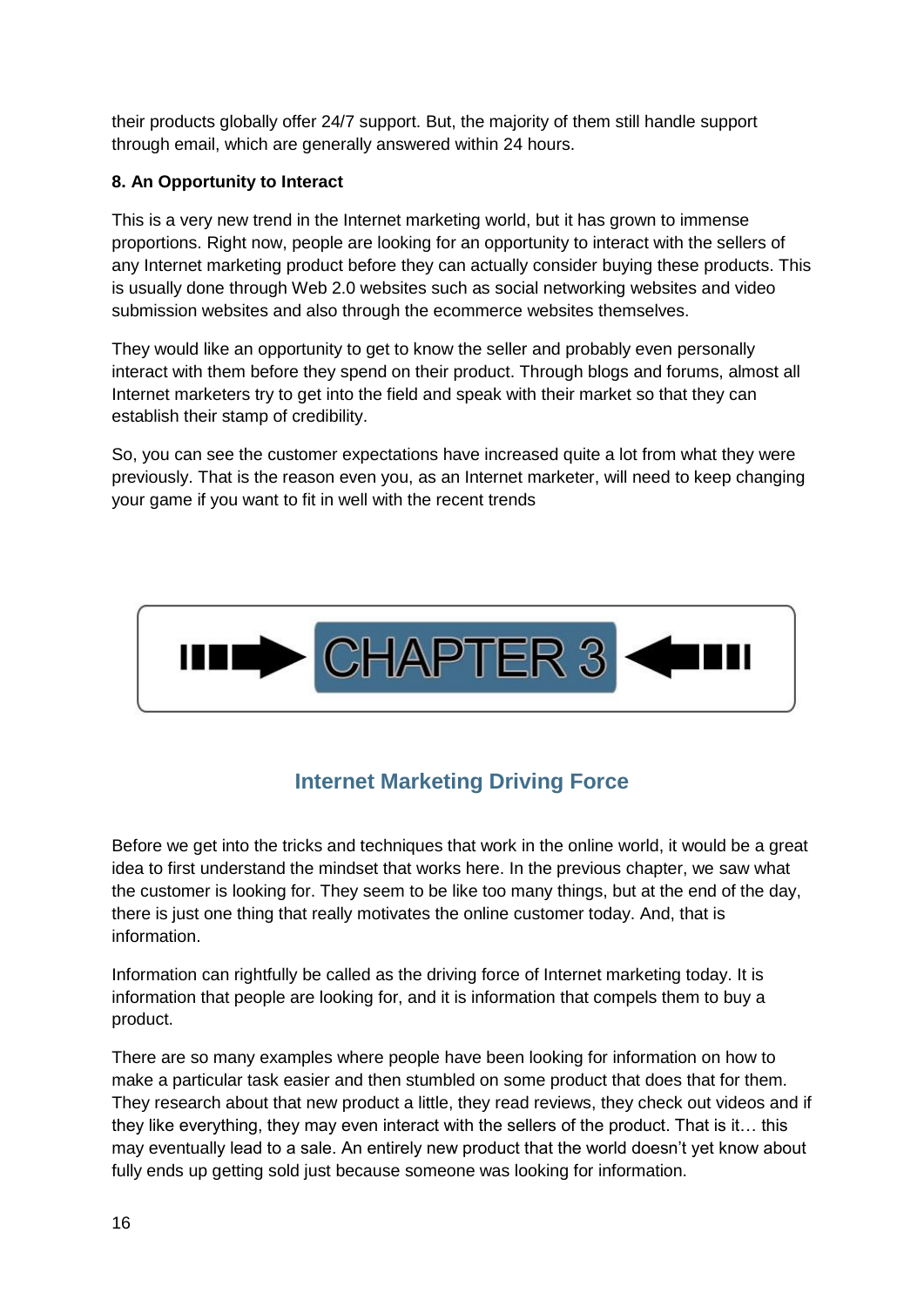That is why you should focus on providing information. That is one of the most profound ways to notch up sales in the online world right now.

#### **What Kind of Information?**

#### **Text-based Information**

Previously, it was text-based information that was all that was needed. This information was given out in the form of basic website content. Marketers would post articles on their websites themselves and if people liked them, they would get the link to buy the product right away. In present times, you have the option to put up text-based information on the article directories as well. Here are 10 of the most popular article directories where you can put up information about your product or service:-

- EzineArticles (http://www.ezinearticles.com/)
- Articles Base (http://www.articlesbase.com/)
- Article City (http://www.articlecity.com/)
- Article Alley (http://www.articlealley.com/)
- Buzzle (http://www.buzzle.com/)
- iSnare (http://www.isnare.com/)
- Go Articles (http://www.goarticles.com/)
- Associated Content (http://www.associatedcontent.com/)
- Amazines (http://www.amazines.com/)
- Article Directory (http://www.articledirectory.com/)

These are article directories that take up general content. However, if you are looking for some specific type of content to post, then you could consider the following:-

- eHow (http://www.ehow.com/) This directory specializes in how-to content, DIY articles, things like that.
- HowStuffWorks (http://www.howstuffworks/) This is an article directory for content on scientific reasons for why things work.

If you are looking at a more interactive experience where people can share and distribute your articles with their friends in a better manner, then you should take a look at these websites:-

- Knol (http://knol.google.com/)
- HubPages (http://www.hubpages.com/)
- Squidoo (http://www.squidoo.com/)
- Helium (http://www.helium.com/)
- Bukisa (http://www.bukisa.com/)
- SearchWarp (http://www.searchwarp.com/)
- Article Dashboard (http://www.articledashboard.com/)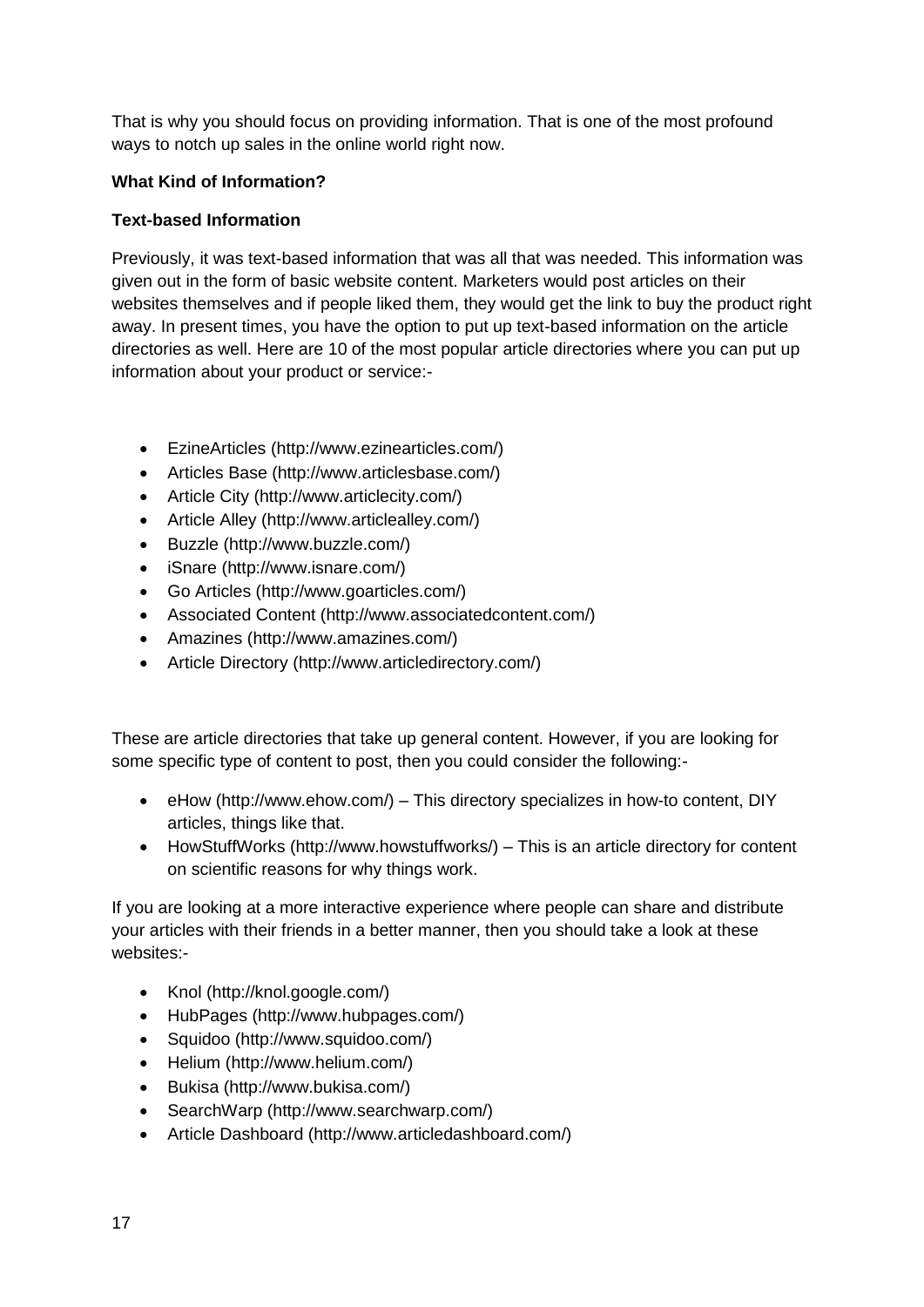Why are these places so popular? The reason for that lies in the fact that people can get the information they want here. All these directories have their easy search tabs where you can type whatever you want and you can find information. As an Internet marketer, you can leverage this to your advantage. You can put up articles on topics that people want to read about. All these directories have top SEO ranking, which means they will automatically show up in the search engine results without people needing to look for them by name. So, if your article has the right keywords, then it is enough to bring your article to the top of the search engine pages. People will read them and, if they like what you have written, they will click your business link and visit there.

At the end of the day, remember that it is knowledge and information that attracts the people on the Internet. You have to ensure that you provide them with these basic necessaries. If you are able to do that, with high quality, then you can be assured of a continuous flow of traffic to your online business.

Another way in which you can use text-based marketing is through blogs. You could build a blog for yourself by using the following resource:-

Blogger.com (http://www.blogger.com/)

However, if you are looking for a more professional blog, through which you could run a business, then you might want to have a blog through the following resource:-

Wordpress.com (http://www.wordpress.com/)

Both these resources are great to get you started with your blog. There is no learning curve with Blogger whatsoever; only with Wordpress you might need to go through a little training until you are set up. In any case, both these blogging platforms can help you become a great blogger quite easily.

Blogs are great for giving out information because you can make posts here. These posts can contain your opinions about your industry, which help in establishing your credibility in the online world. You tell people what you know about the product or service that you are dealing with and they, in return, tell you what they think. Blogs are places where people can place their comments and remarks on what you write; hence, they are a truly interactive portal which helps you come closer to your clients.

A successful blog is one that is updated constantly. It is a place where you post regular articles, so that people can read them and give their opinions if necessary. You should note that a regularly updated blog is also viewed favorably by the search engines. When you make regular posts, it counts for good search engine optimization as well.

#### **Video-based Information**

In recent times, though text-based information is still quite popular, people are relying more on video-based information for their needs. This kind of information is becoming more popular because it can show people visually what they are looking for.

For example, if you are selling a water purification machine for the home, you could do very well to show a demonstration of the product in a short video rather than in an article. The article has its own advantages, but the video creates a visual appeal for the product. People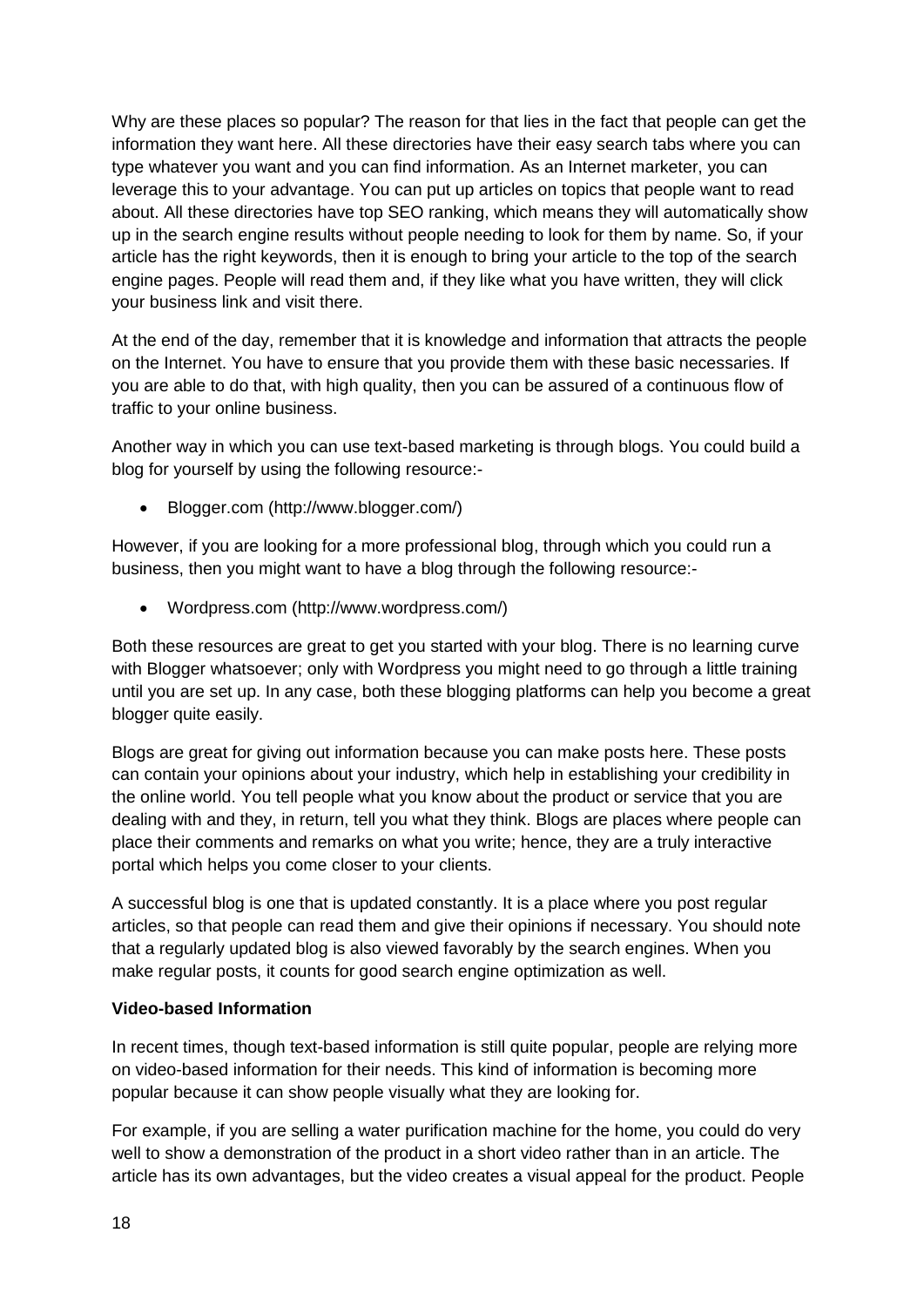can see the video and right away understand what you are trying to tell them. Hence, a video can make a greater impact on the general public.

The biggest resource for distributing video-based information is YouTube. You can make a free account for yourself here:-

http://www.youtube.com/

Once you have your account here, you are ready to upload videos. With YouTube, videos of most formats are easily accepted. You simply create a video through your digital camera or camcorder and then directly upload it on the Internet. This video has a limitation of size, which depends on the quality of the video, but you could easily make a 10-minute video if you want and post it on YouTube. That is more than enough time to tell what you want to tell. In any case, there are people who make just 1-minute videos and generate an absolutely strong impact in the market with just those.

YouTube is not the only video marketing website out there right now. There are many others, though none of them are as popular as YouTube. The following are three others that can be used for your marketing purposes.

- Metacafe (http://www.metacafe.com/)
- Revver (http://www.revver.com/)
- Viddler (http://www.viddler.com/)

With all these video submission websites, you are permitted to post your marketing videos. YouTube is, of course, more special than the others. It has more features than other websites. One of the most amazing special features that YouTube has is that it allows you to post your business link in the video itself and make it clickable. So, anyone who views your video may click at a link within the video itself and visit your business website, which will be loading in the background.

Another specialty about these video submission websites is that they allow people to post comments about the videos and to share the videos with their friends. The commenting feature is certainly very useful. It helps keep your video in the reckoning. It also helps the video link to be regularly clicked upon, and keeps it updated, due to which the search engines begin viewing your video links more favourably.

With YouTube, you can also make a channel for yourself. On this channel, you can keep submitting several videos about your business. The more videos you submit, the more popular you can become and the greater is your chance of exposing your product to the public. There are marketers who make series of videos. For instance, if they want to explain how to use a software application they have developed, they do not need to do it all in one video. They can make a series out of it, and they can post them all on YouTube.

People who like one video are immediately shown the other video in the list by the YouTube internal software. This is a great way to keep a person riveted to the information you are trying to give them. If someone is really interested, they will check out all your videos and then become totally impressed with you, and may visit your business link with the intention of doing business with you.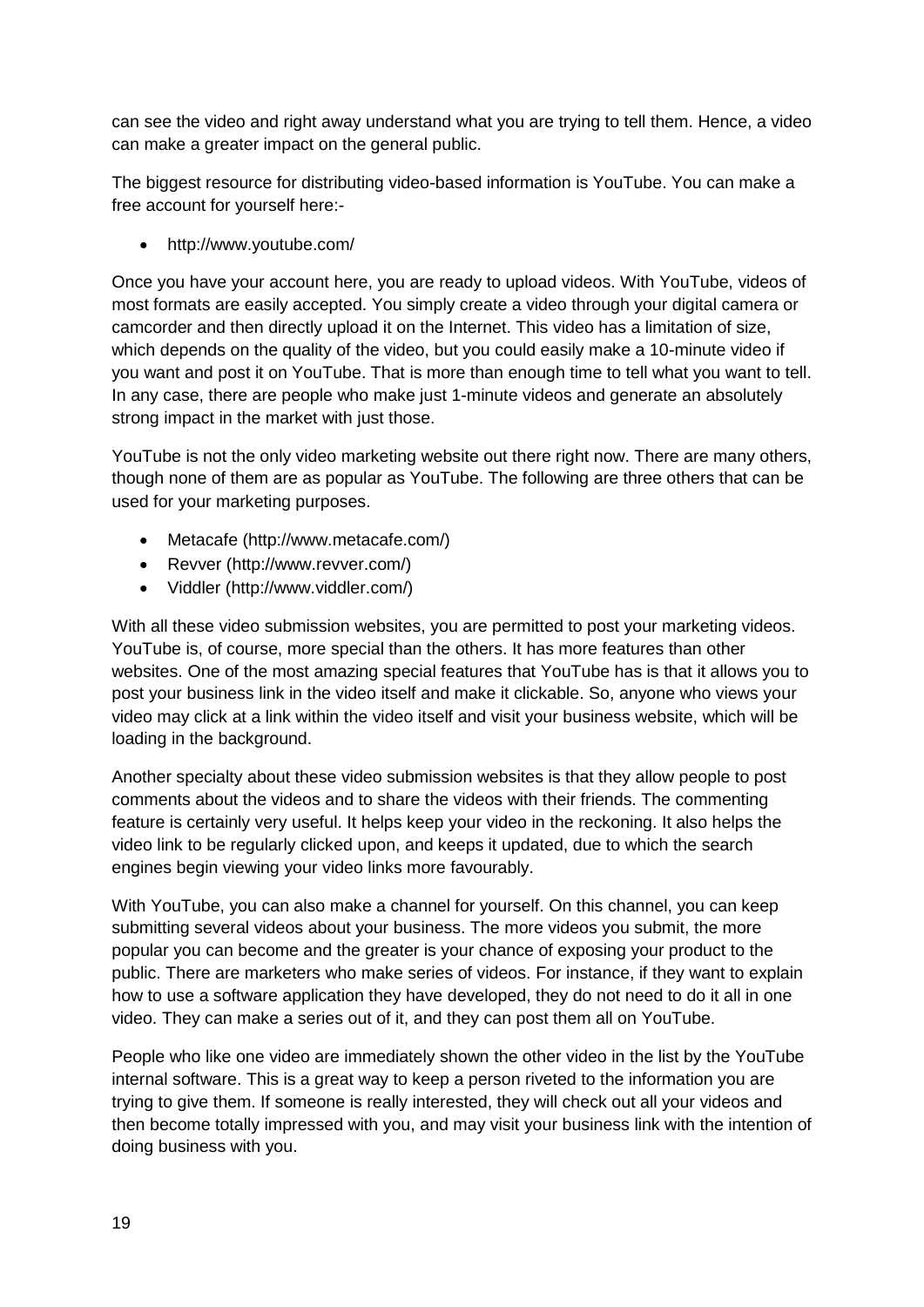At the end of the day, it is information that you have to give out if you want to reach the levels of super popularity on the Internet. The bulk of the people who visit the Internet are doing so because they are looking for something. They may not be interested in buying something right away, but Internet marketing is a domain of soft sell. You don't ask someone to buy a product or service right away, because that kind of blatant advertising would never do on the Internet. Instead, you work at arousing the interest in your public in the product or service that you are trying to sell. If you are able to hook people's attention to realistic levels, then these people will become your customers sometime in the future.

#### **Why Video Marketing Works Better than Text Marketing**

The human mind has a tendency to visualize things. Whenever someone thinks of something then his or her mind starts visualizing it. That is why it is a good idea to produce a video for marketing purposes in order to capture everyone's mind than using simple text.

Nowadays the world is all about helping people to look at something just by a click of a button. Not everybody has patience to read text-based advertisements. Videos are not just attractive but also less time-consuming. For example, it will take much more time in reading a text message, whether it is in the form of a blog post or an article, than watching a quick video advertisement.

Moreover, many people love to look at things before reading about them. As such, marketing by videos has become very popular these days. Most marketers regard video marketing as a boon to their business.

Video marketing can create great impact on the minds of people than text-based marketing. Moreover, it is this reason why most of the conventional and online advertisers are opting for video clips. However, this video clips about the target product will not cause immediate purchase of the product, but you can spread your marketing message to your targeted audience.

What is more believable? Of course, the things which can be seen in front of the eyes are more believable than static texts.

#### **Benefits of Video Marketing**

• In case of internet marketing, the video clips can be used to share the consumer's reviews about the product and it thereby puts up the brand's name.

• Would you believe in a static text or a video clip that demonstrates about the working of the product? The answer is simple; the different queries about the product can be cleared off while watching the video clip itself.

• The video marketing creates an "on demand" benefit for the viewers as the videos can be watched any time instead of boring text.

• People will remember and memorize videos and sounds better than static text. This attracts them more than the text advertisement.

• Online marketers prefer internet marketing videos to attract people to visit their website.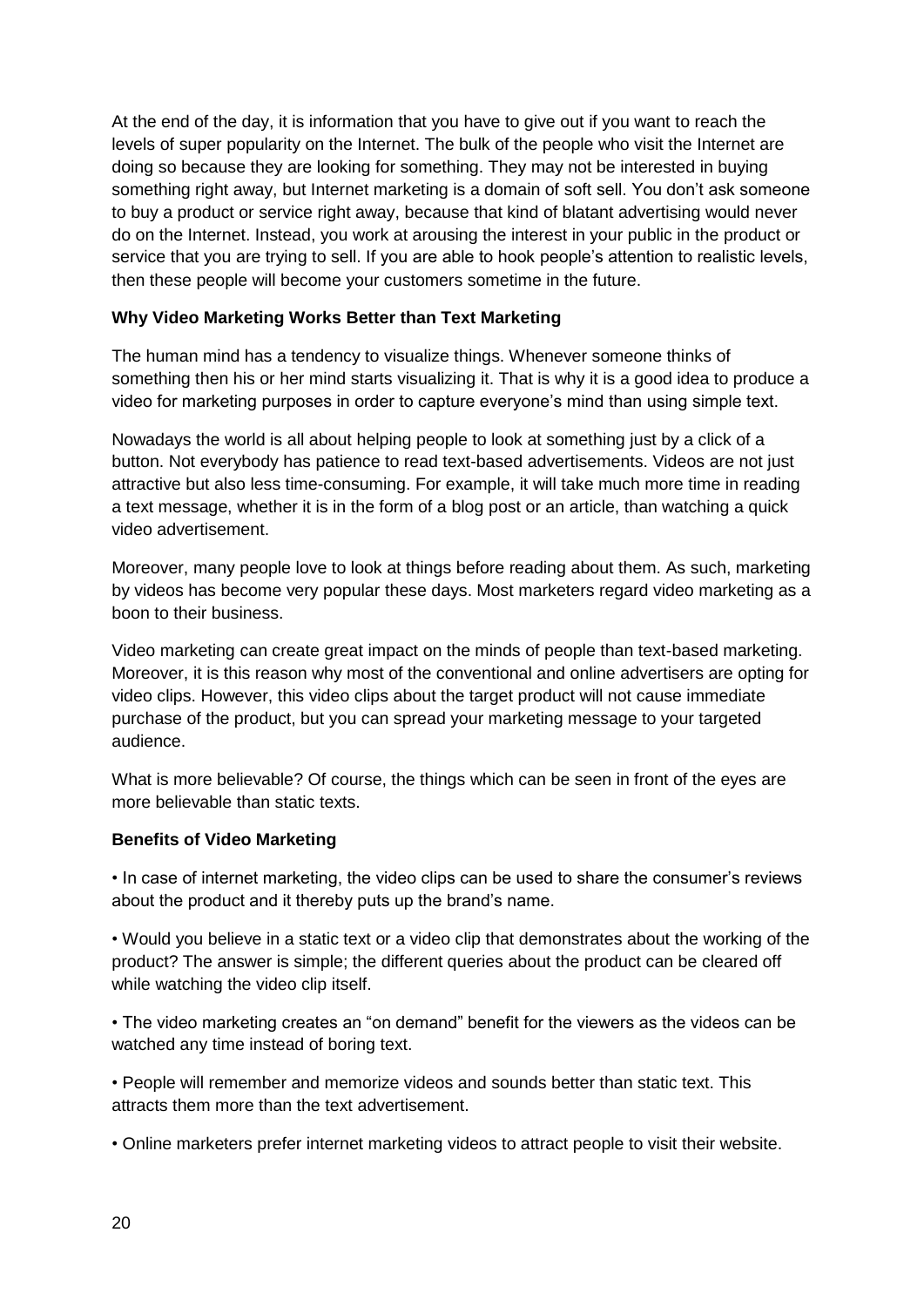• A recent report shows that in the year 2009, the time spent by Americans in watching the video clips was up to 34.9%.

• Millions of people go through the video sharing sites like Metacafe, YouTube etc. on a dayto-day basis. Therefore, a video ad accessed by such people can guarantee business.

For video marketing to hit the market, the first thing you need to have is an excellent video clip that can hit people's mind. The video must be precise and highly relevant to your product. Online videos are becoming more and more popular as they help to attract maximum number of customers around the world. Online video definitely is the most cost effective way as it is inexpensive and reaches target customer faster than TV ads.

#### **Why Video Marketers Are Paying Great Attention to YouTube**

On the well-known video sharing website YouTube, people can upload and view all categories of videos. It is the number two search engine on the web and about 10 billion video clips are being watched every month. Each day, hundreds of videos are uploaded as well as viewed by many people around the world. On the site, those video clips are available on the home page that makes headlines.

Due to this, most of the Internet marketers nowadays are making use of YouTube to upload their ads to attract viewers to their site. They do this in order to get high Google page ranking for their website. This clearly shows that the key business strategy of most of the internet marketers is video marketing.

Most of the Internet marketers believe that YouTube is an excellent way to generate free links and traffic to their website. They also strongly believe that you miss a great step to build your business if you are not using the YouTube marketing strategy.

It may be a time consuming task to perform internet marketing using YouTube videos. But most of the people still use YouTube marketing to expand their business.

Many people use videos as a source of entertainment but a lot of videos are being watched by people to search for help and information. There are more than 30 million 'how to' video searches each month. This means that there are about 30 million opportunities for marketers to reach their target customers.

Most marketers give great attention to YouTube marketing as it is less complicated and famous equally among old and young. And it definitely promotes your website and business by connecting with people around the world. Here are the reasons why most internet marketers give great attention to YouTube marketing.

- The marketing messages are clearer in videos than in text messages.
- The target customers get a chance to view the videos freely than paid media
- The marketers has full control over the marketing message
- The marketers can provide lot of information using the video marketing

• Reports shows that more than 50% of the Americans spent most of their time in watching online video. Therefore most marketers grab this opportunity to attract many viewers.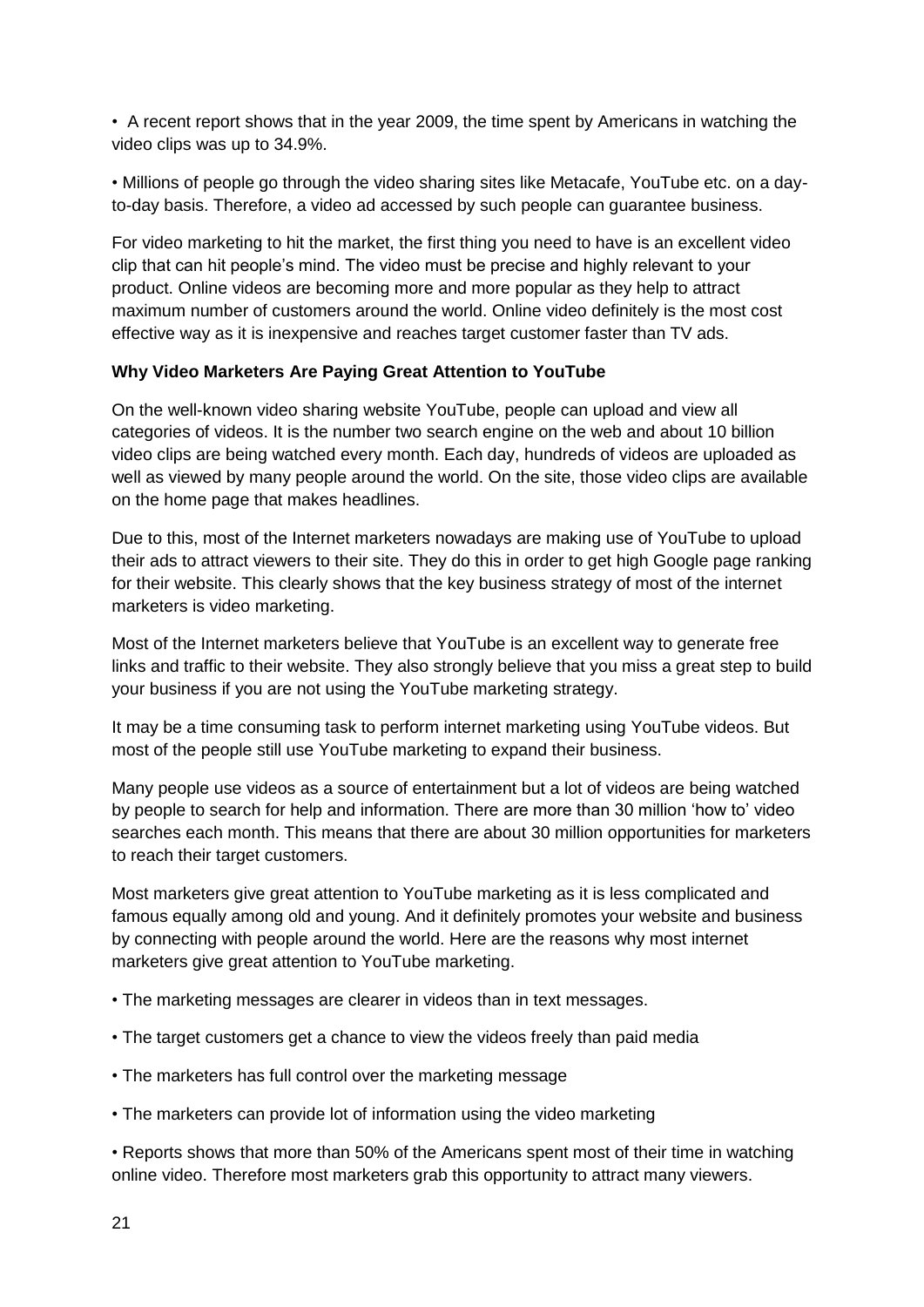• Most of the internet marketers are adding Youtube marketing videos into their webpage to generate traffic to their websites.

Most of the marketers believe that if the viewers find it interesting and stay longer in your site, then there are more chances to increase their sales. YouTube marketing is a very common trend that tends to grow more and more. The idea behind this is to attract your customer into clicking through your webpage. Nevertheless, the marketers must remember to give relevant, short and useful information on the video. It is for these reasons that the Internet marketers focus on YouTube marketing videos that in turn generates or increases traffic and sales to their business.



# **The Power of Social Networking**

<span id="page-21-0"></span>If you have read thus far, you will have understood one important thing about the Internet marketing world. In one word, that is change. The Internet marketing world knows how to change at every instant. It intricately analyzes what the people are clamouring for, and then it gives it to them. It understands market trends consistently, and it tries to find out what really builds public interest.

Right now, it would not be wrong to say that the world belongs to social networking. This is at least true in the urban parts of the world where the Internet has proliferated like wildfire. Almost everyone—from the fifth grader to the corporate business owner—is talking about being on one or the other social network. They are found hobnobbing with each other here, and the world has become suddenly much smaller because of the presence of these social networking websites.

That is quite true! People who weren't in close contact until, say, 10 years ago are now suddenly bosom buddies because they are sharing their likes and dislikes on a social networking portal. The line between the employee and the employer has also suddenly thinned because both of them may be playing Farmville on Facebook when they are not working. It is also possible that a student might be giving advice to a teacher about something that they are an expert in, again through a social networking website.

#### **If this is not a revolutionary change, then what is?**

And, if such major changes are happening in the Internet world, then can the Internet marketing domain be left far behind? Definitely not! Internet marketing gurus has long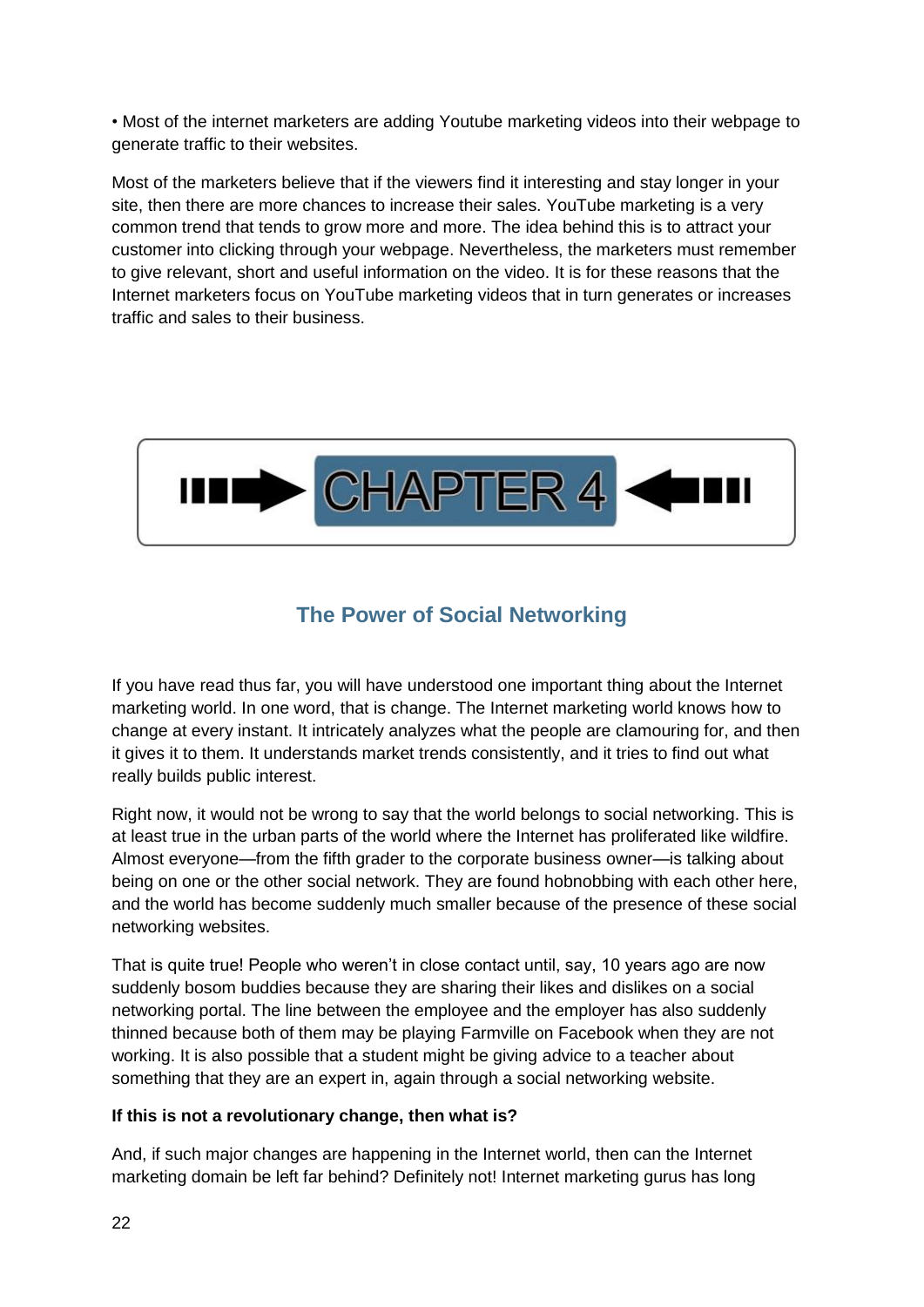understood the great potential of websites such as Facebook, Twitter, MySpace, LinkedIn, WAYN, Hi5, Orkut and others and they have not only made profiles for themselves here, but they have built entire communities of people who are interested in their products.

Businesses are going on all the while over these social networking websites. Sometimes these are happening surreptitiously without the rest of the group not coming to know what is going on, while sometimes the promotion is quite public with everyone in the group understanding that there is something afoot. People know that they are being marketed to on these social networking websites, but still their lure is too strong to give them a miss.

#### **Benefits of Social Networking**

So, why are these social networking sites such a big hit in the Internet marketing world today? Here are the reasons.

1. The first—and probably the most important reason—is the attraction of the phenomenon of social networking in today's world. Almost everyone is socially linking with everyone else they know, and even with a lot other people that they do not know. The best thing is the fun factor that is involved here. When they are linking with someone, they are not thinking of anything more than some casual communication. Adding to the fun experience are the various activities that are present on these websites, like Facebook with its various applications. That is the reason people crowd here. They want to stay in touch with their friends and have fun with them. The social networking sites right now have become the virtual equivalent of hanging out with friends. Marketers can definitely take advantage of this mindset. Since these people will crowd here for the fun factor, why not market something to them while they are at it? It works… a lot of people find out about something and then decide to look at it more closely.

2. Social networking websites are a great place for viral marketing as well. Viral marketing is when people recommend a product or service to their group of friends. They may do it with the sole intention of telling about something useful to their friend and not have any marketing intention in mind. Haven't we done it often too? When we read a good book, we recommend it to others. In doing so, we do not earn anything, but it is our human nature to share things we like. That is exactly what the Internet marketers are looking for here. The potential is immense. If there is a good product circulating in a social group, then it will be spoken about quite fast and the product can really catch on. Experts believe that viral marketing is the best form of marketing right now because a friend's recommendation can mean more to people than anything else.

3. The other big advantage of social networking is that niche groups can be built very fast. Most of these have search engines of their own where you can find people through relevant keywords. You can find out what these people are interested in, and if your product or service is related to the things they are interested in, then you could add them to your group or community, or you could link with them in any other way that the social networking website allows you to do. Once that is established, you have a good chance of informing people about your product more and interesting them in it. There is a strong likelihood that these people will be interested in what you are trying to sell them.

4. Social networking also helps in building better traffic over the Internet. You can connect with people who will already have groups of their own. So, when you are connecting with a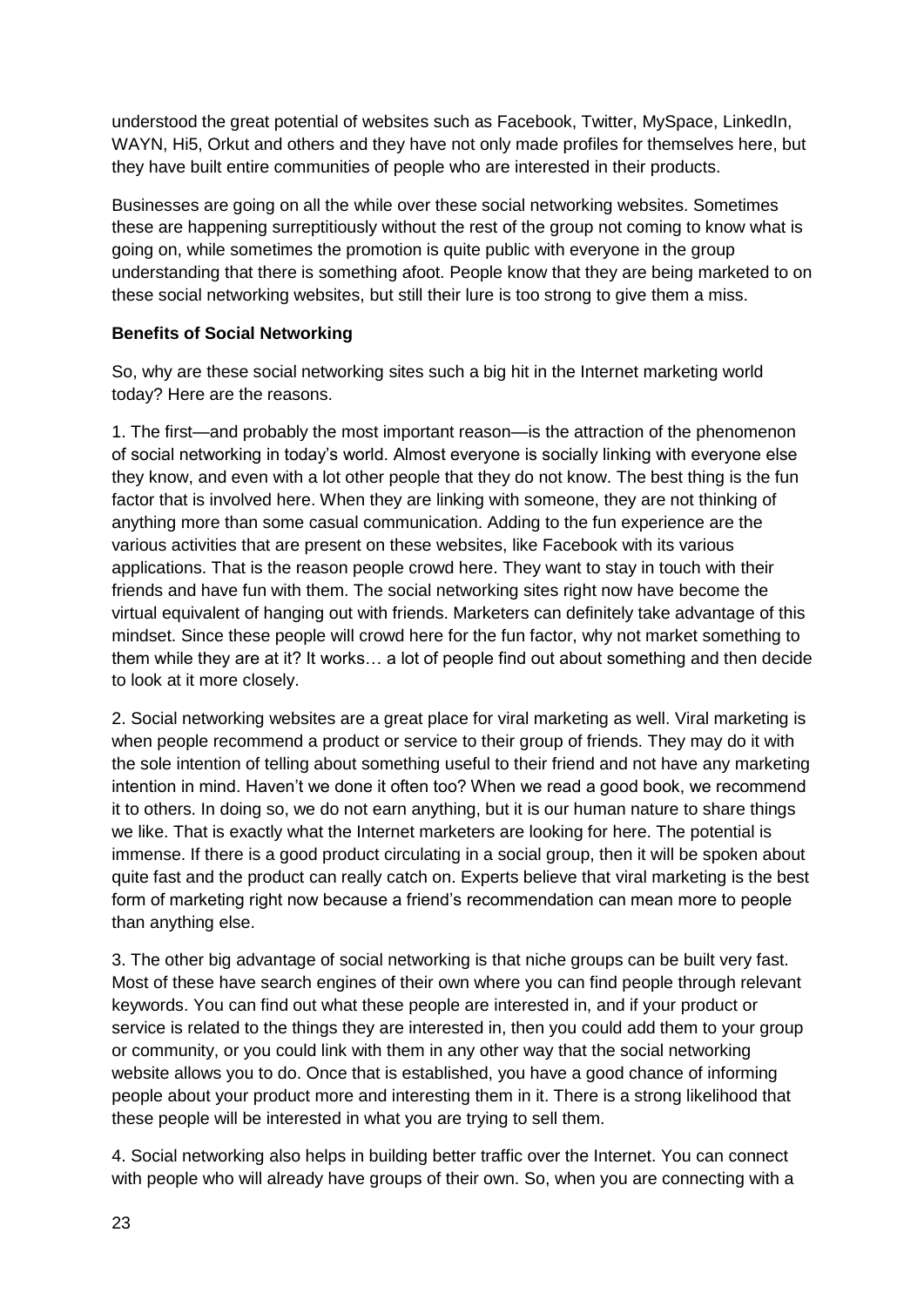person, you are actually building a possibility of connecting with their entire group. In business, numbers definitely matter. If you are making your product visible to a large number of people, you are easily increasing your possibility of generating sales.

5. A very essential benefit—though it may not apply to everyone—is that it helps in increasing the chances of reaching your local target market. If you are trying to sell a product in a particular local area, then local marketing becomes important to you. Social networking helps because you can connect with people of the local area, which increases the chances of their visiting a local shop and trying to pick up the product or service that you are trying to promote.

#### **Top 5 Social Networking Places**

If you are looking for building your brand and your business itself through social networking, then you should consider the following important places to promote your products in.

1. Facebook – This is quite easily the most popular social networking website right now, with a huge global outreach. There are millions of people from all over the world connecting continuously through Facebook. If you are looking at a place where you can find the highest number of people to connect with, and possibilities to connect with their friends as well, then Facebook is the place that you should consider. At the same time, it really helps that people who visit Facebook come there with an open mind. Their intention is to have fun. In fact, some of the applications on Facebook like Farmville, Social City and Mafia Wars have become immensely popular. When people come with an open mind like that, there are chances that they will be more receptive to what you have to tell them.

2. Twitter – Twitter is kind of a microblog in which several people can post updated comments at any time. This was a very new concept of networking at that time and hasn't been duplicated yet. You can say short things on Twitter that you want your people to know. These are known as tweets. You can post your own tweets as well as read other people's tweets. If you like someone, you can follow them. If you stop liking someone, you can unfollow them. This is great for your business. If someone is impressed with what you are trying to sell them, then they can follow you to let you know more about them.

3. Google Plus - Having the integrated social services of Google Profiles and Google Buzz while at the same time introducing new services such as Circle, Hangouts and Sparks it hopes to create the desired impact on the internet user at large. As this facility is also extended to mobile devices the reach of this tool is quite infinite. To date the response has been nothing short of phenomenal.

4. Pinterest - Pinterest is a pinboard-style photo-sharing website that allows users to create and manage theme-based image collections such as events, interests, and hobbies. Users can browse other pinboards for images, "re-pin" images to their own pinboards, or "like" photos. Pinterest has taken off massively over the past year and is here to stay as one of the big players.

5. Digg – Digg is another relatively new concept that has really caught on. With Digg, you can post your own content which is usually some news article or some media. When people like it, they can digg it, which allows them to post their comments on the content or give a rating for it. The content with the largest number of diggs gets the most popular and is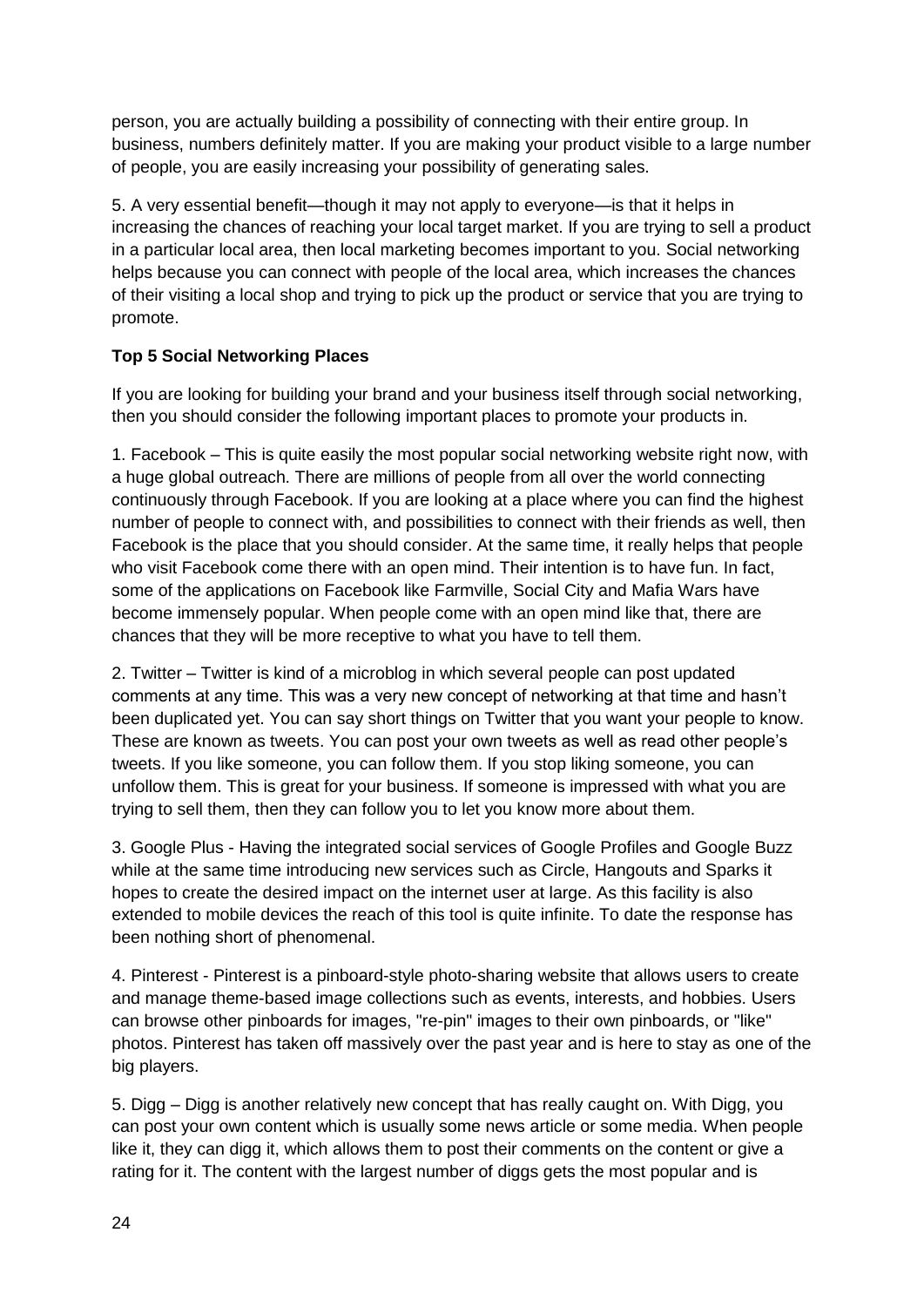viewed by a large number of people. If you think about it, this is a wonderful way to bring your product out into the open.

Apart from these, here are some other really popular and effective social networking places where you can put your content on. These are places where people can find your content, and interact with it in several ways, thus enhancing your business in several ways.

- 6. StumbleUpon
- 7. FriendFeed
- 8. Del.icio.us
- 9. Diigo
- 10. eKudos
- 11. BlogMarks
- 12. LiveJournal
- 13. Bebo
- 14. BlinkList
- 15. Evernote
- 16. Google Buzz
- 17. Google Reader
- 18. JumpTags
- 19. Ning
- 20. Newsvine
- 21. Netvouz
- 22. NetVibes
- 23. N4G
- 24. Mixx
- 25. MyLinkVault
- 26. Mister Wong
- 27. Ping.fm
- 28. Plurk
- 29. PrintFriendly
- 30. Slash Dot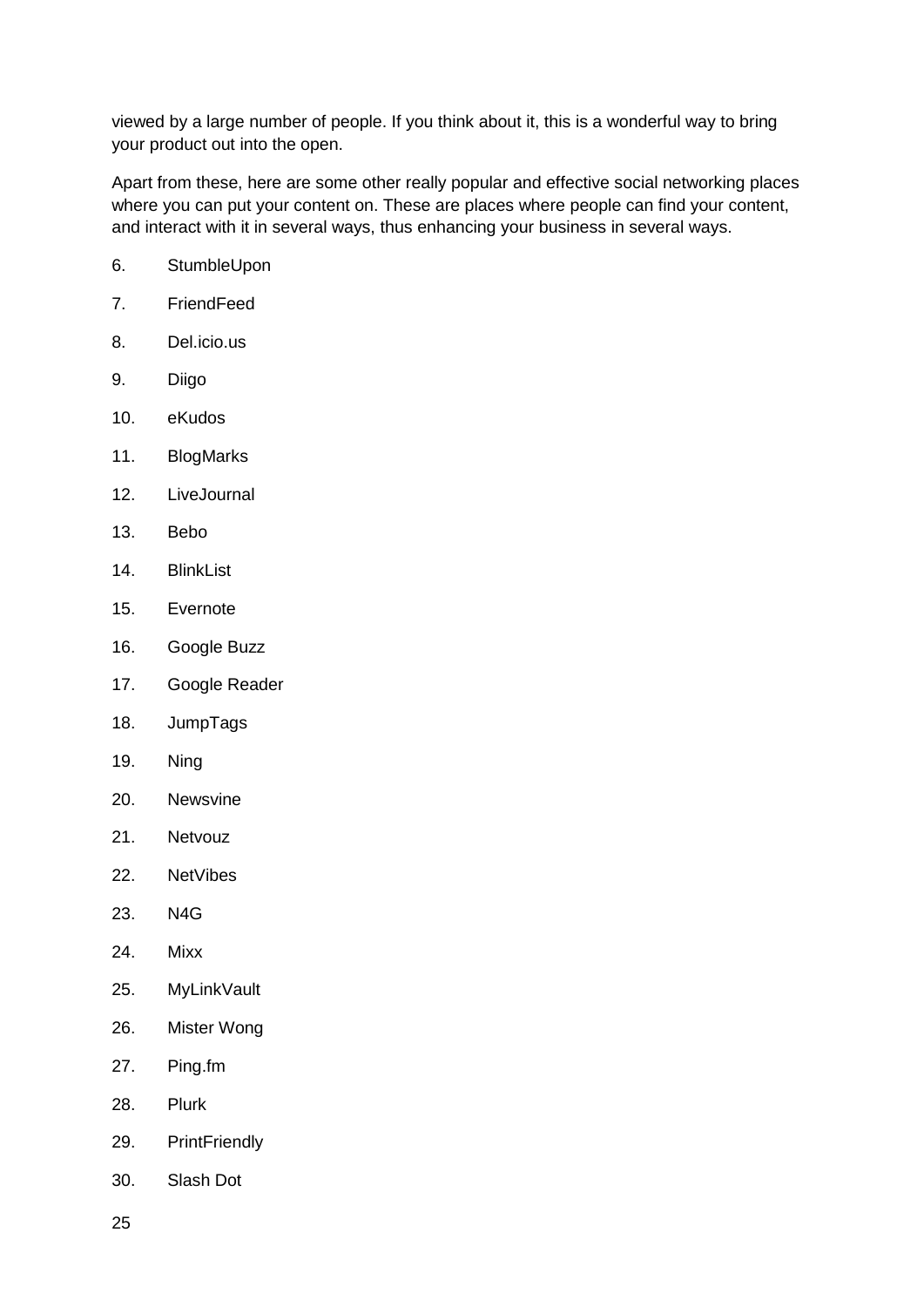- 31. Squidoo
- 32. Twittley
- 33. Buzz Up!
- 34. TechMeme
- 35. Linkedin

Try popularizing your content on all of these places if you can. You will be building an amazing viewer base for your articles and you will be really able to reach out to your niche crowd.



# **Getting Customers and Retaining Business**

<span id="page-25-0"></span>Throughout its existence, the world of Internet marketing has been reinforced by the various changes that have occurred in it. In recent times, the changes have been immensely positive. As the popularity of this type of marketing grows, marketers find that there are more and more ways in which they can enhance their business prospects.

Internet marketers have now realized that the most profound way in which they can lure customers is by making themselves popular all over the Internet, leaving no scope for ambiguity at all. People must get to know their business closely; this is the way they can direct more business to themselves. Right now, Internet marketers are trying to increase their sales by giving people all kinds of information about their products and services. To help them, the Internet has provided them with various resources so that they can get in touch with their client base in a much better manner.

We have been seeing over the last few chapters how people can get in close touch with their prospective market by using different methods, ranging from articles to videos to social networking methods. Marketers use all of these methods and more to get their customers.

But, apart from merely obtaining customers, it is very important to retain them. This is all the more important in the Internet marketing world where every customer is considered to be special and is treasured. Also, since Internet marketers do not expect a constant flow of customers all the time, they bank upon repeat businesses. There are lot of instances in which there is upselling of products and services by the same business to the same customers, and also where products of affiliate partners are promoted to customers so that they can be kept within the loop for more business later on.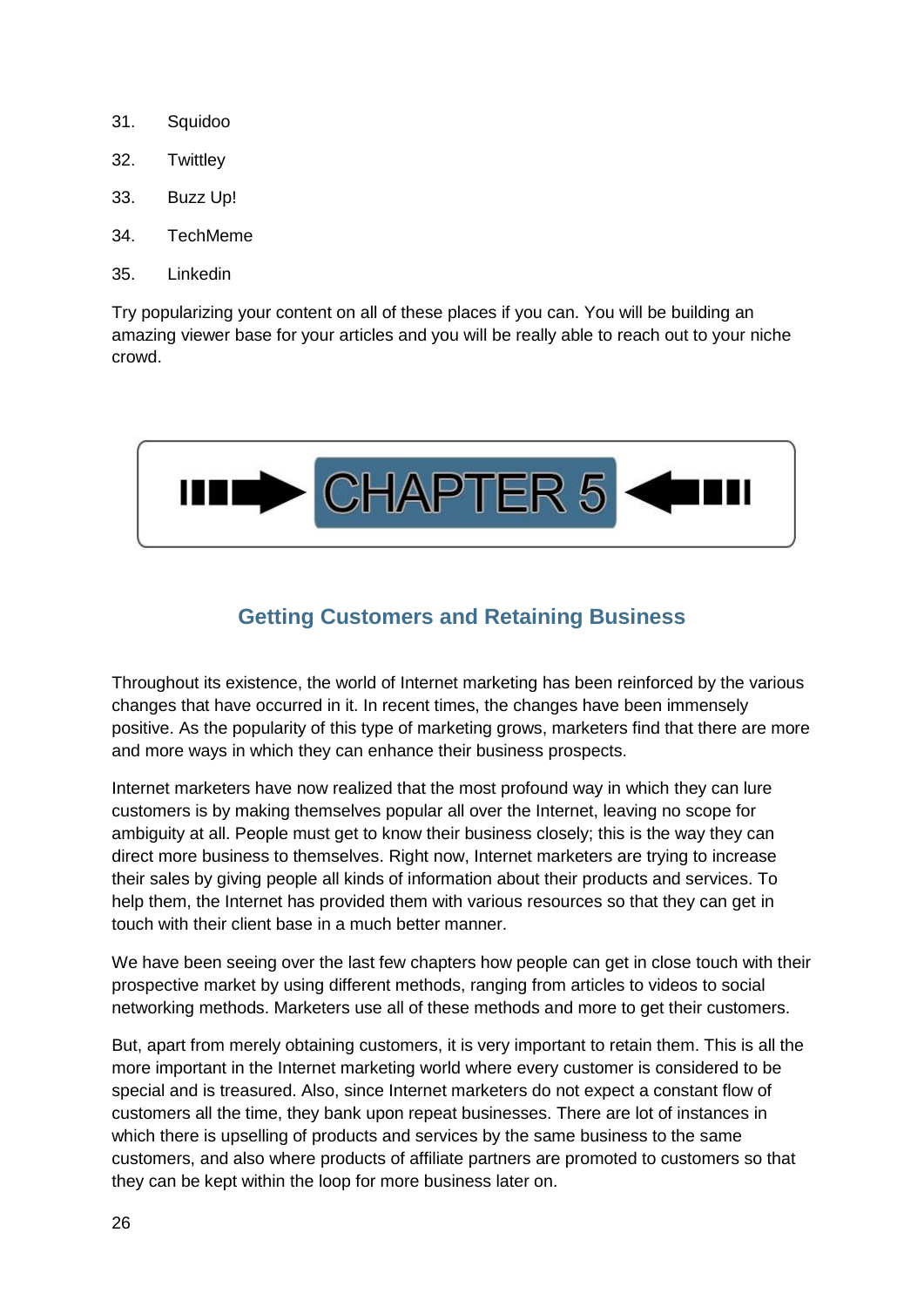All this is because of the Internet marketer's tendency to build a customer base. With the means of various resources such as autoresponders and wonderful aftersales services, etc., Internet marketers always try to retain their customers. This is what helps them subsist in this highly competitive world.

To understand this better, let us look at a few new-age theories that Internet marketers keep at the core of their businesses.

*"Customers should come to the sellers, not the other way round."*

If you have been fed on the old-age strategies of marketing, then you will find it very difficult to digest it. In olden days, reaching out to customers meant cold-calling or door-to-door sales or advertising into their living rooms through television sets and newspapers, regardless of whether they wanted such intrusions or not.

Naturally, this kind of advertising was abhorred. People did not like being sold to, and most businesses found it very difficult to rise above the level of mediocrity.

Today, the concept of marketing has undergone a volte-face. The reason behind this is that now marketers do not go out to the customers; the customers come to them. The Internet has made it possible. Internet marketers will now submit an article to a directory or write a blog post or submit a video or post a comment on a social networking website. In none of these ways are the people advertising their product or service blatantly. There is no intrusion of any sort. No one's privacy is invaded.

People who are looking for information will automatically find all these contents. They will search using a keyword and they will find these things in the search engine results, where they will visit.

So, in effect, the seller hasn't called upon the customer in any manner directly, but the customer has come to the seller. This is a very dignified manner of advertising, and the results are better too. If people come looking for a product, they are more likely to buy it. There is no feeling of being sold to; hence, even the customer feels dignified about making the purchase.

#### *"Customers should get the best value."*

This is the mantra of every Internet marketer right now. Every marketer is making it an important point on their agenda to give their customers the best they can. This has become all the more important in the wake of all the competition that prevails on the Internet. Just look for any random product—such as leather boots, for instance—and you are sure to find hundreds of options. What is it that will make a customer come to you then?

There are many ways to do that, and we have already discussed many of the promotional methods that can work for you in this time and age, but the most important thing is still the most traditional belief—"If you give customers a good value for their money, then they will come knocking at your door more than once."

This is what modern Internet marketers have definitely understood right now. They have understood that they should stretch their limits so that they can give their customers the best they can. They are using high quality products, and the most important thing is that they are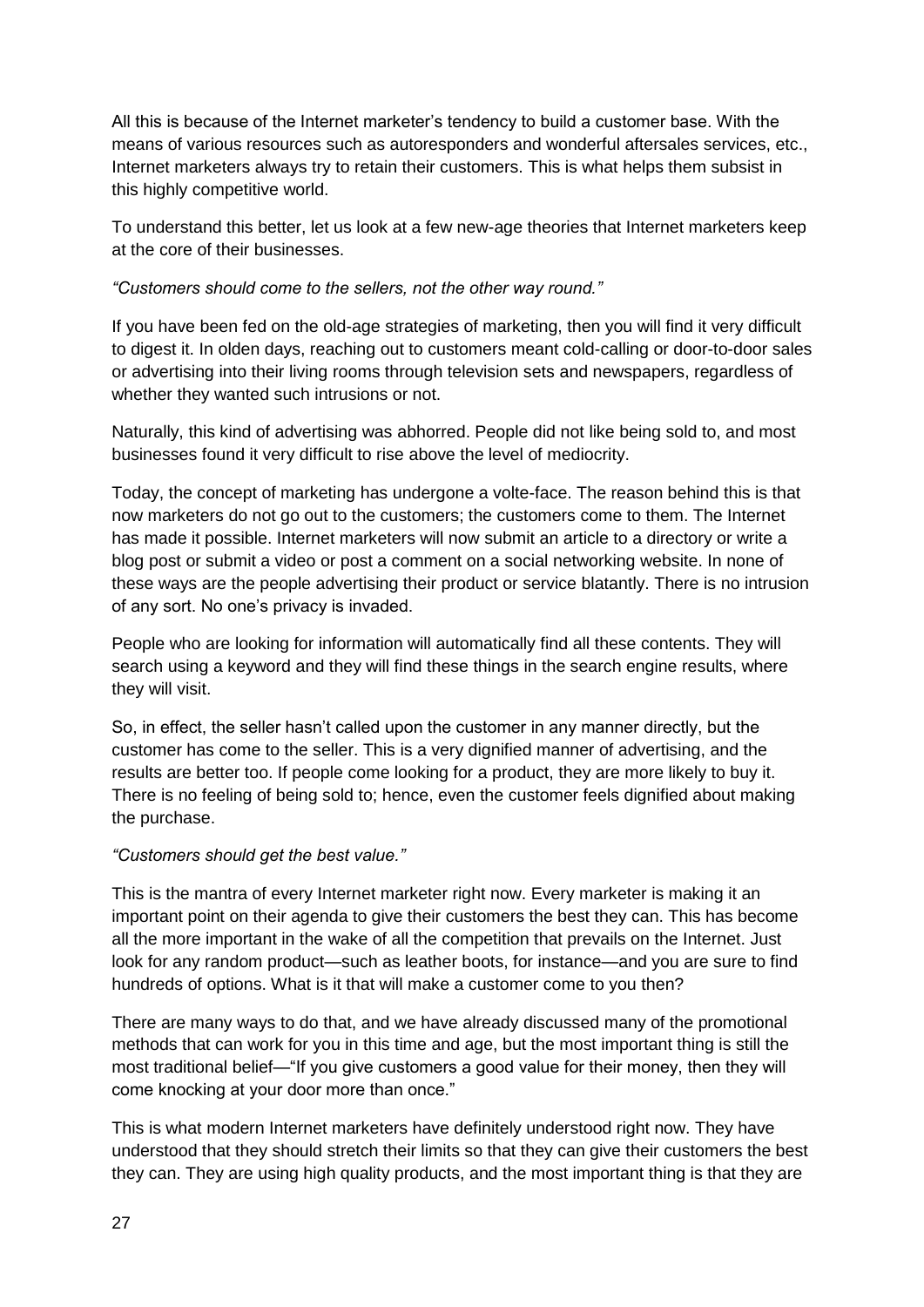spending on the creativity factor to make new things so that they can entice the attention of the fickle-minded customer of today.

So, this is one thing that you have to remember throughout your Internet marketing life. You have to remember to give people their money's worth and possibly give them more than that. It will always pay off in the world of Internet marketing.

#### *"An Ounce of Support Is Worth a Ton of Business."*

Another very important theory that Internet marketers abide by in present times is that they need to provide the best level of aftersales service and other kinds of support to their customers. They need to be with their customers whenever they need them, even after the sale has been done.

This is definitely much more important in the world of Internet marketing because the customer cannot actually see the product before they buy it. They do not know of the small things that might be associated with the product and because of that they may find things a bit difficult when they buy the product and try to use it. At such times, it is important to guarantee them an aftersales support. Customers are slowly coming out of their inhibitions and are beginning to buy more and more products online, but they require the assurance that they will be given good support.

When the support is good, it becomes easier for an Internet marketer to upsell. If they have any other product in the future, they can try to interest their customer in that product as well. However, if the aftersales support after the first product has been shoddy, then it is quite unlikely that the customer would want to use them for a second time round.

There are many ways in which such support can be provided to the customers, even without physical presence. A lot of Internet marketers are significantly investing in autoresponder software applications. These are automated messages that are sent to a customer's email address. These automated messages could have any kind of content, and they can be planned in such a way that particular queries attract particular kinds of responses. By using autoresponders, customers get the impression that there is someone looking after their needs.

#### *"Give Them a Chance to Say Something."*

With the way Internet marketing is going, there is another very special thought that marketers have begun to believe. This is the idea of letting the customers speak out their mind. In earlier days, marketers were quite skeptical about what their customers might say about them. But this is definitely not the case today. Today, customers are given the chance to speak out their mind. In fact, there are few online businesses that will ask customers to give their valuable feedback once they have made their purchase.

There are many ways to let customers speak out their mind. Two of the biggest online stores in the world today—Amazon (http://www.amazon.com/) and eBay (http://www.ebay.com/)- actually have options where buyers can post their comments about the product and the quality of service that they dealt with. These reviews become a revelation for other people who are contemplating on buying the same product.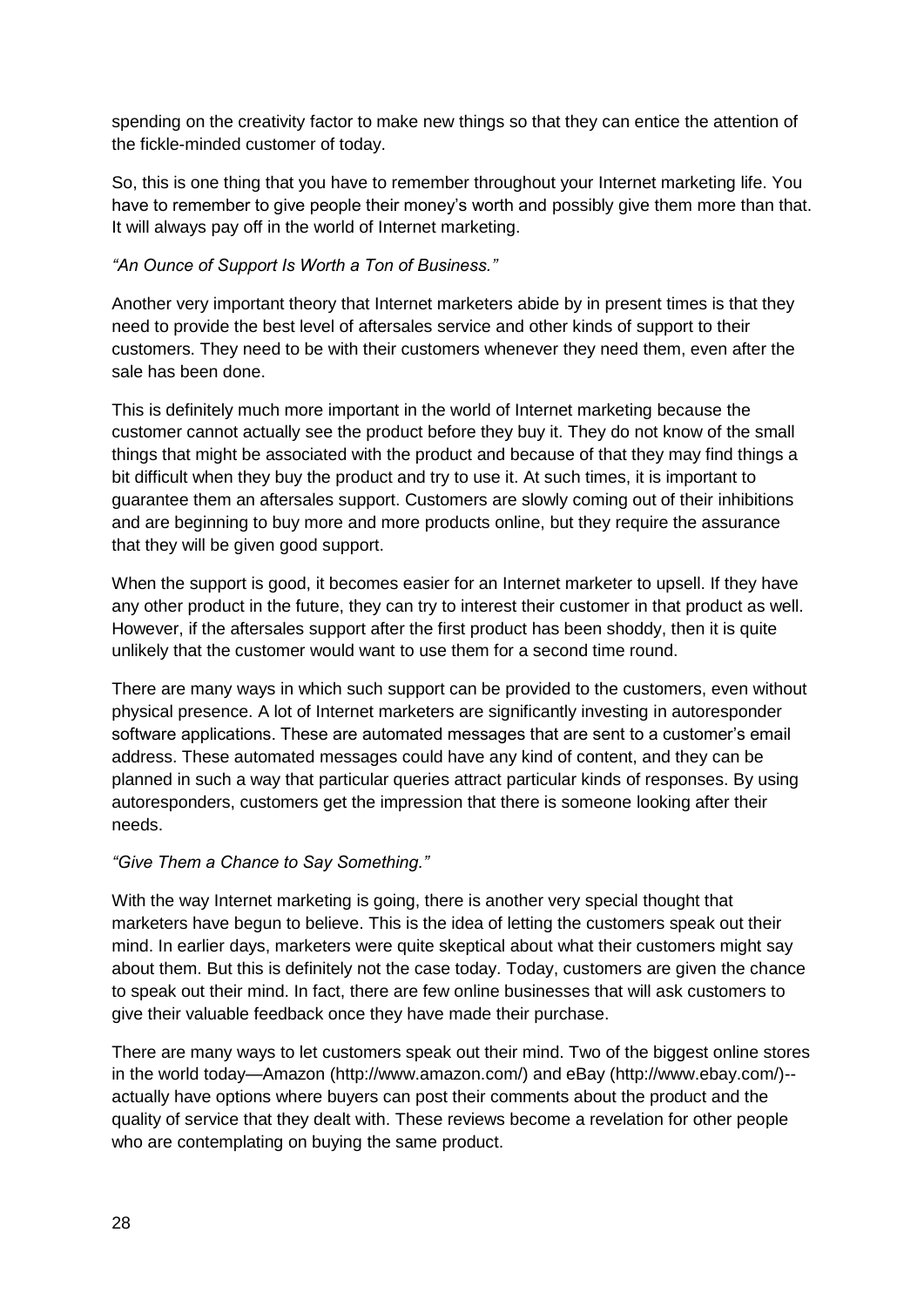You will find the same mentality in several of the Internet marketing websites that we spoke about. Each of these places can be considered as a Mecca for Internet marketers because this is where they can get into the very groove of their customer base and ask them what they need. Their reviews can certainly help them beef up the popularity of their own business and they can enhance the scope of their business.

Internet marketers have to be wary about the nature of their businesses and what they are promoting. The legality of the product has to be ensured. As it is mandatory by law to give all information they can about their products, this becomes something that's essential to do as well.

#### *"Customers Can Bring More Customers."*

This is a very important belief of the current generation. Internet marketers believe to the hilt that once they have a steady group of customers, then they will be able to bring more customers.

Once again, this has its roots in the concept of viral marketing. When someone over the Internet likes something, they are so much more likely to recommend it to their friends than if they were liking it in the offline world. For example, when someone likes a video, it is just a matter of a couple of clicks to share that video with a whole social networking group that they are part of. There are so many times that people like things on YouTube and then with just a few clicks share that entire video through their Facebook profile.

There are many more aspects to this. It is possible that someone who likes a product that they have used—even in the offline world—will write a review about it, or post something about it on the Facebook wall or tweet about it. By doing all these things, the posters may be acting on their enthusiasm of liking something, but unknown to them, they are acting as mouthpieces for the product itself.

This is what Internet marketers rely on. They know that their products can be taken to greater shores by the customers that they get. Hence, they try to bowl their customers over with great quality and service, and then these customers carry their name forward. With minimal advertising, and advertising that sustains, Internet marketers can really keep their business going, and focus on growing it all the time.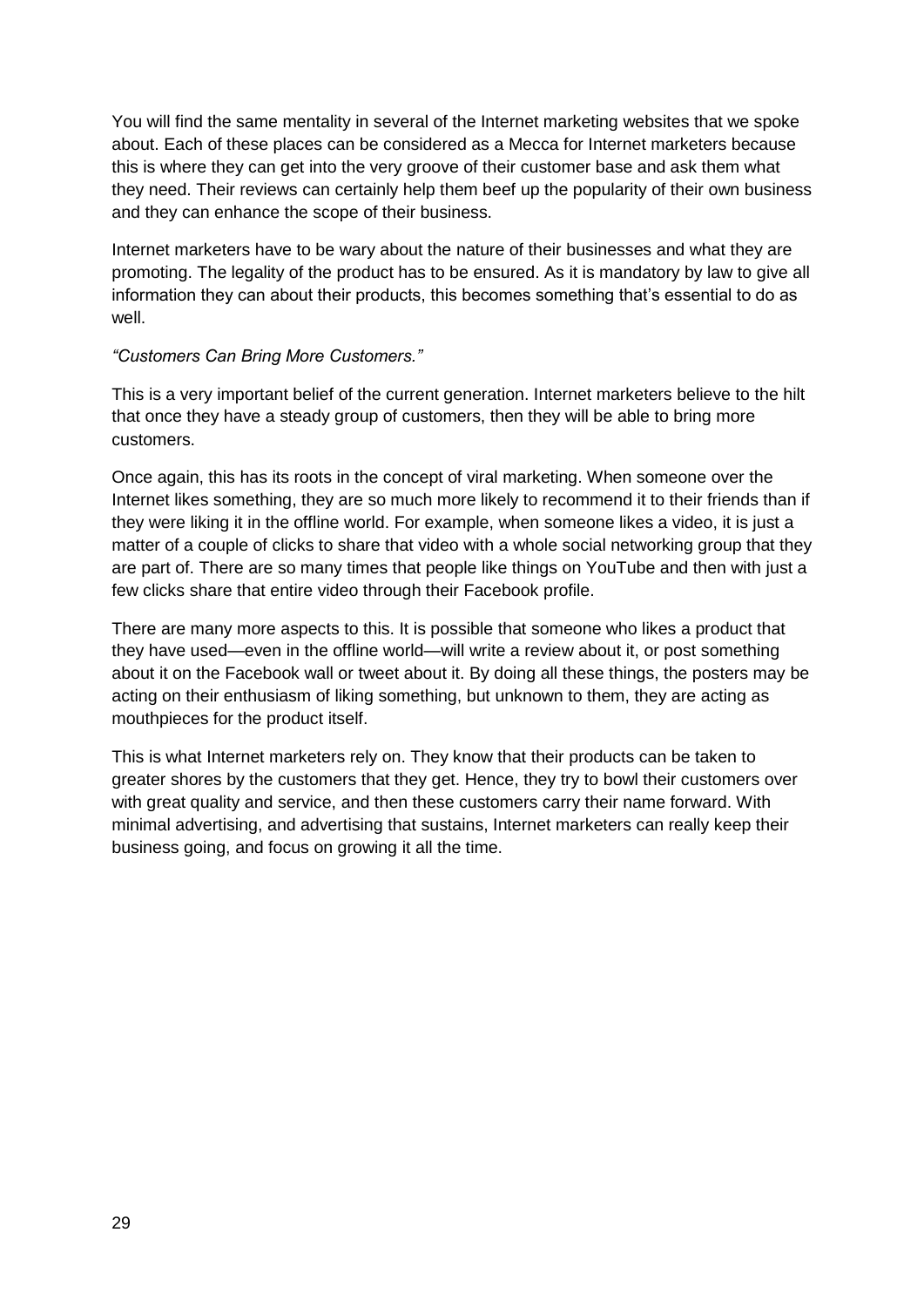

# **Old Methods But Good Methods**

<span id="page-29-0"></span>While we have been talking of so many new Internet marketing methods that people are using to the hilt nowadays, we also need to bear in mind that the old-age methods aren't exactly passé. In fact, an avid Internet marketer will first start by employing the traditional marketing methods, and then go on to employ the new-fangled ones. It is the healthy mélange of all different kinds of methods that can give people the satisfaction of having marketed well and bring the results that they are looking for.

Some of the old-age methods that are still prevalent today—actually all of them still are include link building where you share your links with other people in various ways and make your business website more popular, article marketing and blogging of which you already have an idea through previous chapters, and affiliate marketing where someone promotes your ecommerce website and you pay them in proportion to the clicks, sales or leads that they are able to bring to your business.

Each of these methods has their charm intact still and they do bring in results as well. The best thing is that all these methods are quite free to use. There is nothing or nobody you have to pay for, except for the effort that you might have to take in. However, for the diligent Internet marketer, this effort is not a big ordeal… it is all part of the big game.

#### **Link Building**

Link building is something that has been popular since the inception of search engine optimization. As this is the case, one will need to make sure that they have the right information with regards to this platform in order for them to succeed in it. Before a person understands what it entails, it is advisable for them to have an idea what it means.

In general terms, link building can be defined as the art of creating inbound links that go directly to their site. The links that are used for such a situation are known as reciprocal links. The reciprocal links are normally listed in article directories and newsletters. Using link building is advised for people who want to have a lot of traffic on their sites. There are many types and one of them is reciprocal linking.

Reciprocal links are sometimes termed as link exchange. These terms are used to show when two owners of a website decide to show each other's link on their sites. When these sites are liked this way, it will indirectly increase the traffic to each of them. When the traffic is increased, the ranking by search engines improves. This improvement becomes more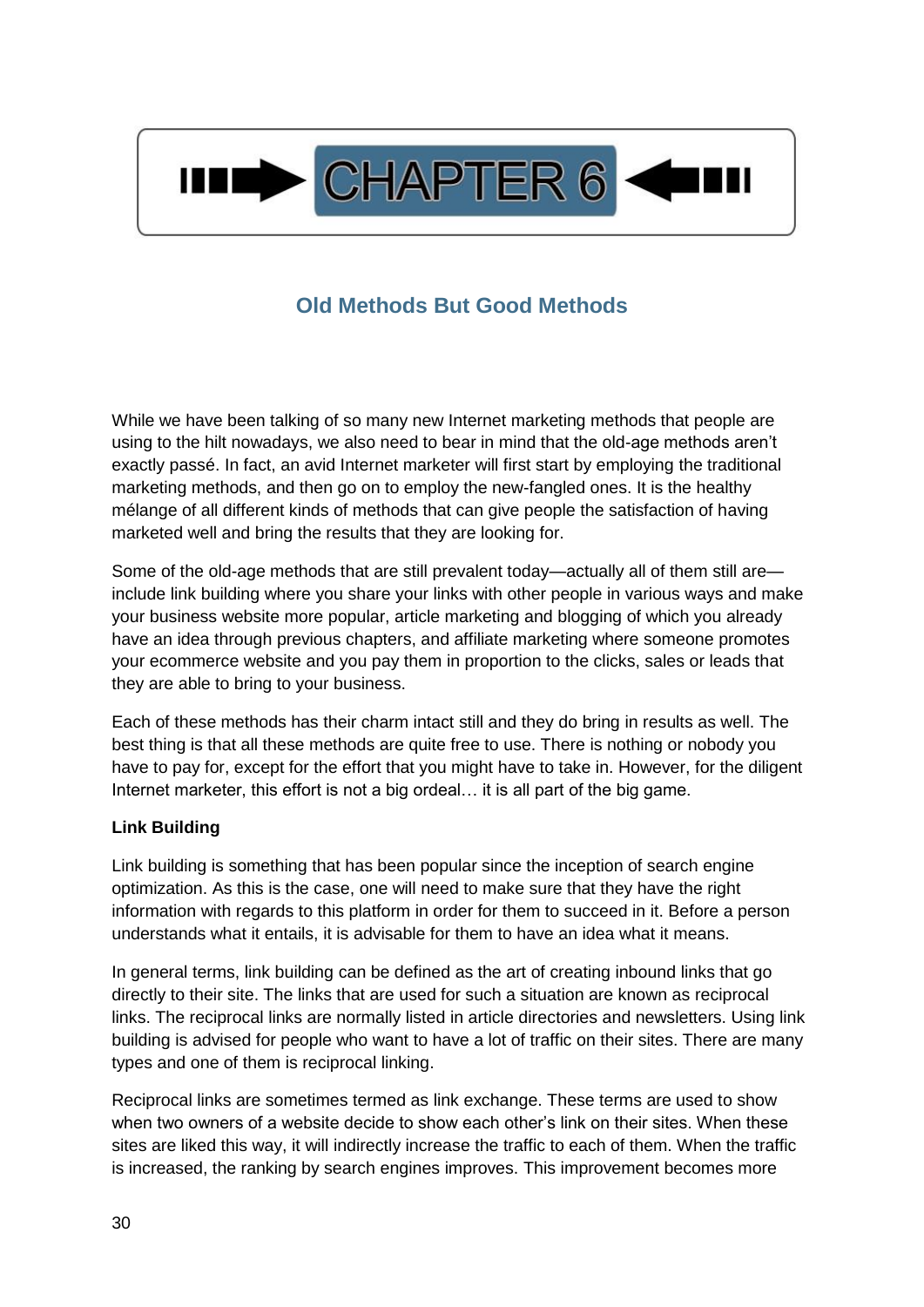when there is a lot of link building on a site. This process has several advantages that some people might not know about.

One advantage about link building is that it is used to get quality traffic. The traffic is gotten from sites that have a similar platform as the one that is being linked. This being the case, the traffic that is generated is not spam but actual traffic. The following fact of having a lot of quality traffic is that the site is perceived to be a valuable resource. Apart from benefitting the users, link building is seen to be something that creates awareness, credibility and visibility of the website. This will turn to cause a rise in revenue in terms of sales and advertisements.

Ultimately, the greatest and best advantage is that it improves the indexing in all search engines. Indexing in search engines is done by the quality of traffic that is generated. This is why search engines that have a lot of poor traffic will not be ranked higher than those that have average high quality traffic. In the present day, links have been very popular such that people who own websites are always looking for ways that they can buy more links. As a result, there are people who are in the business of creating links and selling them over the Internet. This has caused an opportunity for people to earn some extra cash while creating jobs for those who have knowledge of the business. There are companies that can also help a person make links. These companies are normally referred to as directories. A list of some of these directives follows below:

- http://www.centraldirectory.net/
- http://www.addurl-free.com/
- http://www.bzzu.com/
- http://www.ccislinks.com
- http://www.a1weblinks.net
- http://www.centraldirectory.net/
- http://www.cbravo.com/
- http://www.cell-search.com/

To get a list of more of these sites, you can check http://www.directoryowners.com/showthread.php?t=7

#### **Uses of Directories**

A web directory is a website just like any other website. The difference is that it will have a collection of web pages that have more or less the same content. This means that a directory of medicine will have web pages that are mainly about medicine. The first use of web directories is being a source of information for people. Most of the people who search for information on the Internet will have to look for them on web directories. Therefore they make it easier for people to get information regarding a certain topic. This is one of the reasons that they are considered to be helpful. But is also a main reason why they are popular with Internet users.

When you list your website on a directory, you are privy to certain advantages. One of them is the chance to have a better ranking on search engines. Once you have listed your site on a directory, the search engines will have a higher chance of finding it. Once they have found it, they will add it in their listings free of charge. You also have the possibility to have one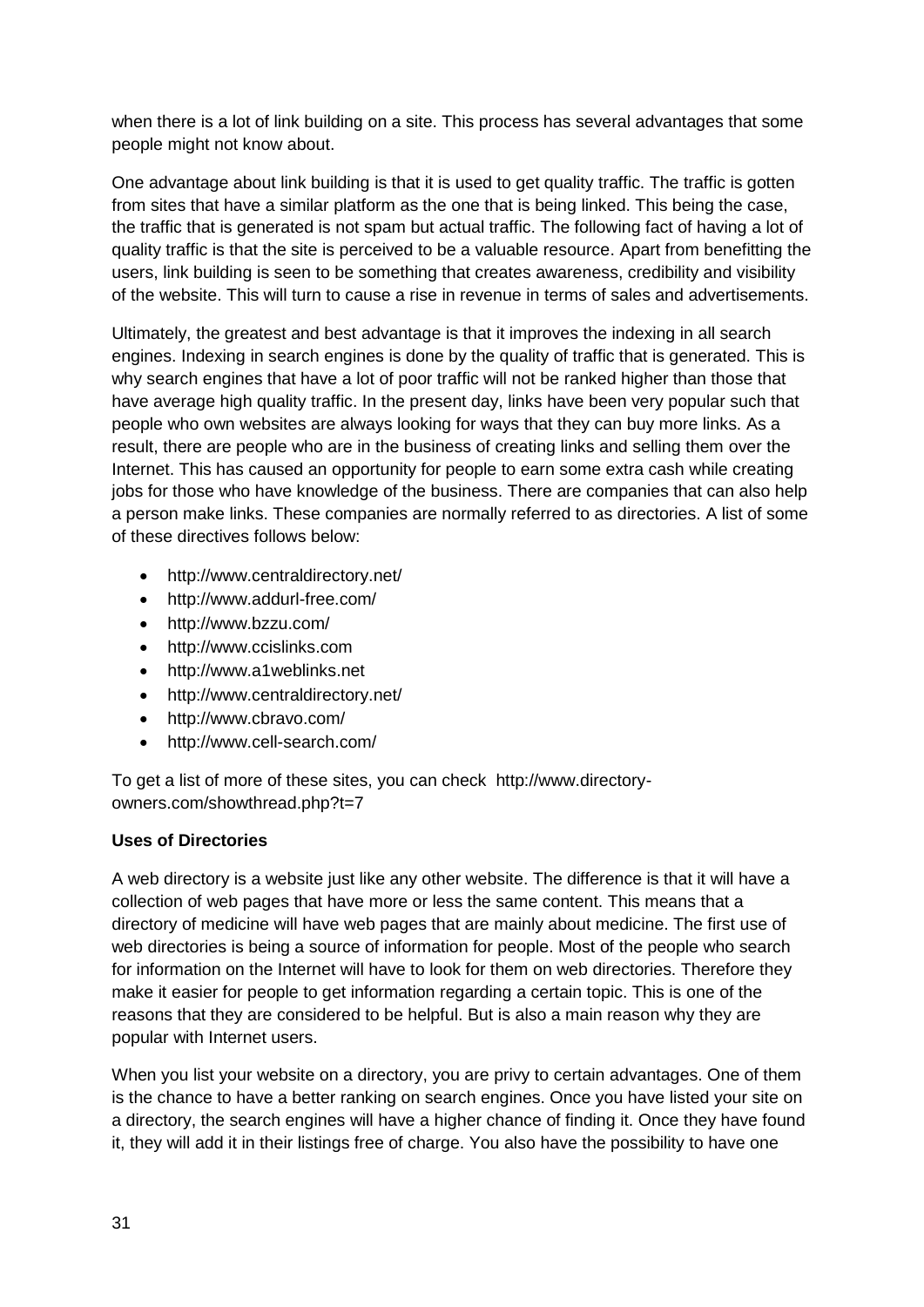way links. These are links that redirect your only your site. This means that you will not have to include their links on your site.

#### **Types of Traffic Obtained from Directories**

The traffic that is generated from directories will come in three different types. The first type is termed as click – through traffic. This type of traffic is one where a visitor is compelled to come to your website. The compelling is normally because of visiting the directory. When it is visited, the visitor will see your site and information. Seeing these items will compel them to visit your website.

Secondly, the other type of method to generate traffic is through indexing. Many directories will start indexing a site immediately they find its links. Once they have indexed, every time they come back to your site they will bring along traffic with them. Finally traffic is generated by search engines. This is done by the directories increasing your ranking on search engines. This happens as they find the amount of references and links that lead to your site.

In overall, link building is one of the most effective ways to make sure that your site is successful. You should incorporate it when you are building your site. Making sure you have quality links will increase your listing in search engines and PR. It will increase the chances of getting more traffic to your site. There are some people who are saying that link building is coming to an end. However, through using link building, one is able to increase traffic. At the same time, they are able to get a higher PR and therefore get more traffic from search engines. This means that link building still works and it is not yet extinct.

#### **Article Marketing**

Article marketing can be simply defined as the writing of short articles for certain online businesses with the aim of marketing them. This being the case, one will find that they will have to find ways and means to do so especially if they have a website. Once the articles have been written, they are distributed and made available for publication in different websites. The websites that are chosen for publication of the articles are sites that have similar content or related content to the articles.

The main reason articles are written is to provide some form of marketing for the owners' website. When the articles are placed on other websites, one will find that there are people who will get information regarding products of certain sites. This information is normally incorporated with a link to the owner's website. This way, a person who looks at the website will be able to get more information and products from the link that is provided. As long as the articles have been written well, they will provide a possibility of having an increase in traffic to the owner's website.

Poorly written articles will not have a big impact and sometime as they may be stagnant. As an owner of a website, article marketing is one of the ways that you can use to get more traffic to your site. This is a marketing system that has been proven by many web maters all over the world. There are two main types of article marketing. There is the traditional one and online article marketing. To get a good understanding on the two, one would need to have a general overview of how they work.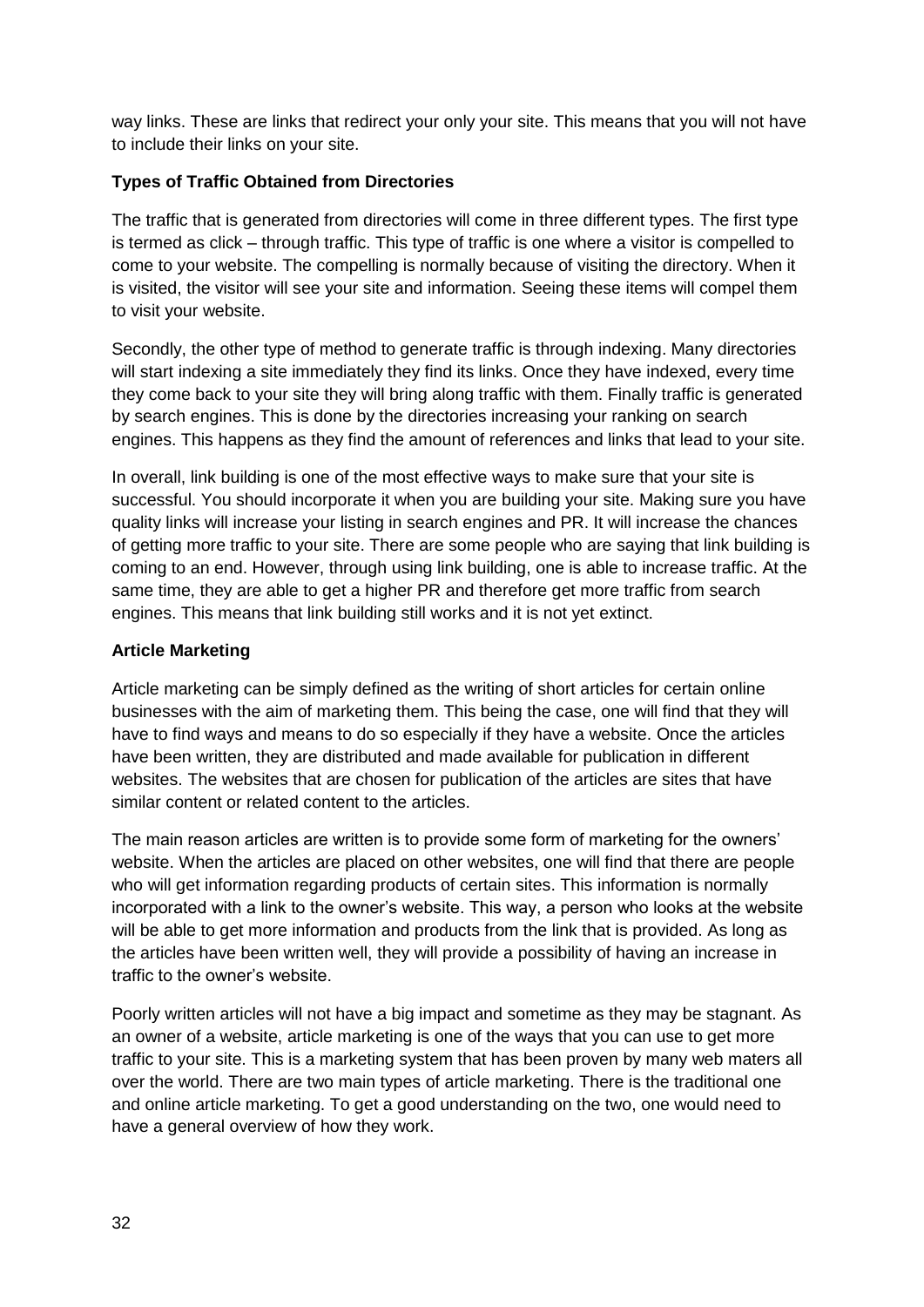#### **Traditional Article Marketing**

Traditional article marketing is the use of magazines, newspapers and any print media to advertise the article. This has been something that has been going on for a long time. In the general sense of it, traditional article marketing is still in style and it still generates results to offline businesses. However, this is changing rapidly due to the impact that online article marketing has on certain businesses.

The process that traditional article marketing follows is very simple. What happens is that a business owner will go to a print media business of their choice. They can choose to use a newspaper, magazine or even a brochure. When they have chosen the print media they will use, the next step would be to discuss the terms of the article that will be printed. In most cases the business person will write an article of certain specifications that will be given by the print media they have chosen.

Once they have written, the print media company will print and publish the article. The benefits of such a venture are mutual. The print media will get content for their products and the business person will get advertising for their goods and/or services. For example, a person who is in the real estate business will approach a real estate magazine. They will negotiate on terms and conditions of having the article printed. The real estate magazine might decide that it needs content about the current mortgage rates in the country or area. The real estate businessperson will come up with an article to this effect.

Once he has finished wiring it, he will provide it to the magazine. The magazine will then edit it according to their specifications and publish it in the coming issue. The real estate businessperson will get clients from the article in the magazine. The magazine will in turn get content and indirectly generate some revenue. This way, both parties benefit from the venture.

#### **Internet Article Marketing**

Internet article marketing is an Internet marketing strategy that is used to generate leads to the site that uses this strategy. The main idea behind this idea is to have services and products of the company advertised on the Internet. This is normally done through using online article directories. The online marketing directories will indirectly give revenue to the article marketers. The main reason behind this is that most of these directories will have a high volume of traffic. At the same time, search engines normally consider them to be the leaders in information and therefore they gave them priority over all the other websites.

This issue has made it possible for articles to receive free traffic from these websites. When a search engine has been in contact with the directory, the end result is sending of a PageRank to the author of the website. It will also send traffic that it has received from readers. With this in mind, Internet markets will try to maximize their traffic by submitting the same article to many directories. This will have an effect of producing the same content when search engines look for content. To avoid this situation, search engines have a filter that ensures that the same content is not repeated. Since this is the case, submitting the same article to different directories will not make them traffic generating articles.

Currently, there are some Internet marketers who have discovered a way to change the articles in order to submit them to many article directories. This changing is normally referred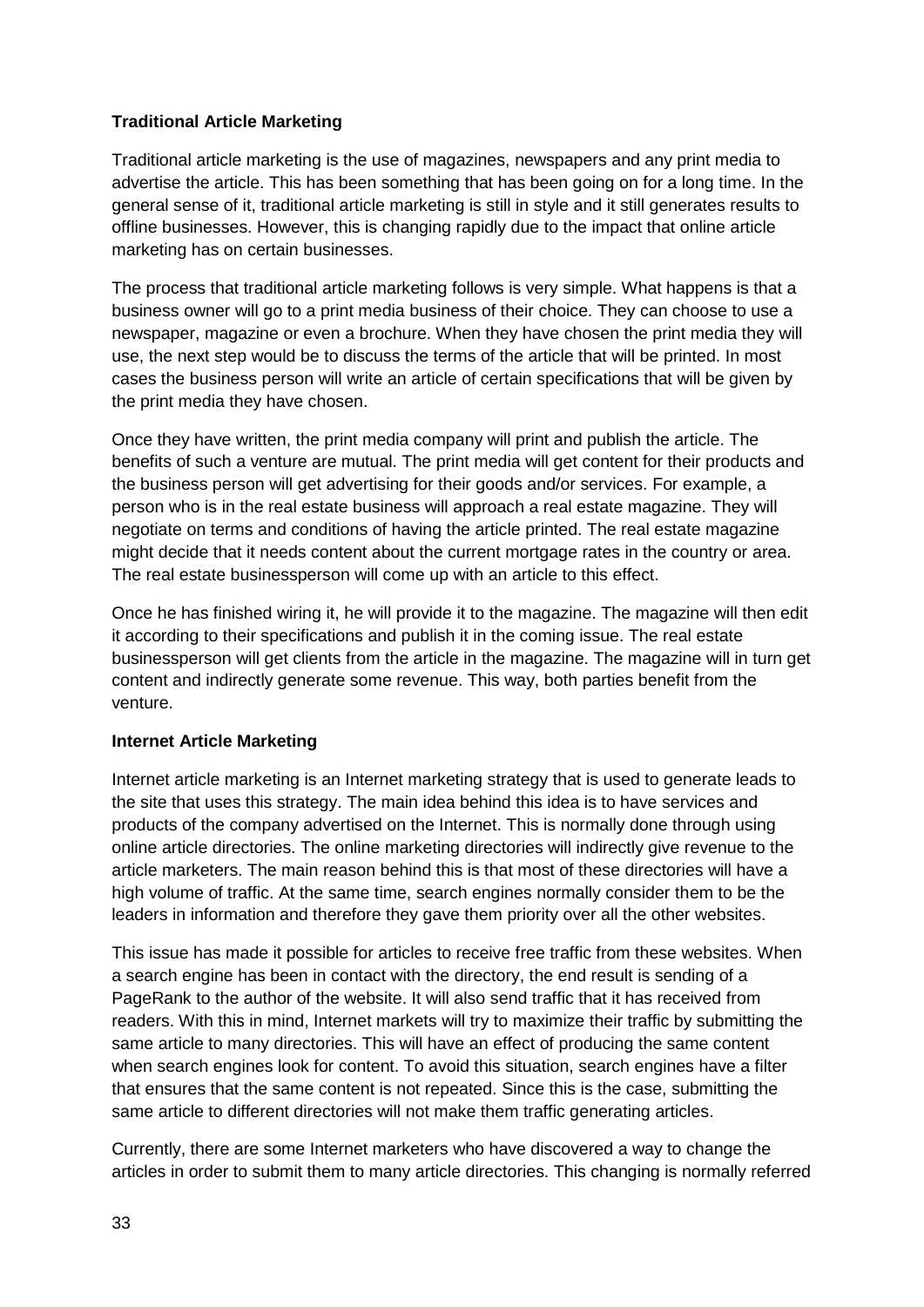to as article spinning. When an article is spun, it uses synonyms to change the words but keeping the meaning. This method makes sure that a single article can theoretically gain traffic form multiple directories when it is submitted. This, one article can theoretically gain traffic from multiple article directories.

#### **Commonly Accepted Article Structure and Format**

The structure of the article is important to successfully generate the traffic required. When a person publishes something on the Internet, the most common method to generate traffic is to make sure that an interesting and catchy title is used. The body of the article will have to have an average of 500–800 words. The reason why article marketing is used is to mainly give the owner of a website some traffic. This means that the article will have to have keywords that match the search criteria of Internet users. Once this is done, you are sure of getting traffic from the articles.

#### **Blogging**

A blog is defined in simple terms as a type of website or a part of a website. This being the case, one will find that there are different types of blogs which vary according to the owner's preferences. Blogs are normally kept running by a company or an individual who often updates it with regular events, news entries and new products. Blogging can be defined as using a blog in this way.

Most blogs are mainly used as an interactive platform. This means that any person who visits a blog is allowed to leave a comment on the blog. The possibility of leaving comments on the site is the main difference between blogs and websites. In most cases, the blogs will give information that is relevant to the blog titles. The entries that have been inserted on the blog are mainly shown in a reverse- chronological order.

In some case, there are blogs that have text, images and other entries that are about certain websites. Most of these blogs are based on text inputs. However, there are some of them which are based on images. These normally are art related blogs and they can have photographs. The process of inserting all these comments and images is known as blogging. A blogger can either be the author of the website or a visitor. There are many types of blogs. This is the reason why understanding them will give a person a better perception on blogging.

#### **Personal Blogs**

These types of blogs are mainly for the blogger who owns the site. They are mainly used as a diary and a point of reference. In most cases, such blogs are rarely read as they are not indexed or in a directory. However, the owner of the blog is still considered as a blogger as long as he enters entries into the blog. These types of bloggers mainly use such blogs to create a point of reference in their life.

Some of them use personal blogs to reflect on their life. As a result, they are not commercialized and people might stumble on them by mistake. These types of blogs will rarely become famous and they will never have many followers. Another name for such types of blogs is a micro blog. This type of blog is normally very detailed and it is used to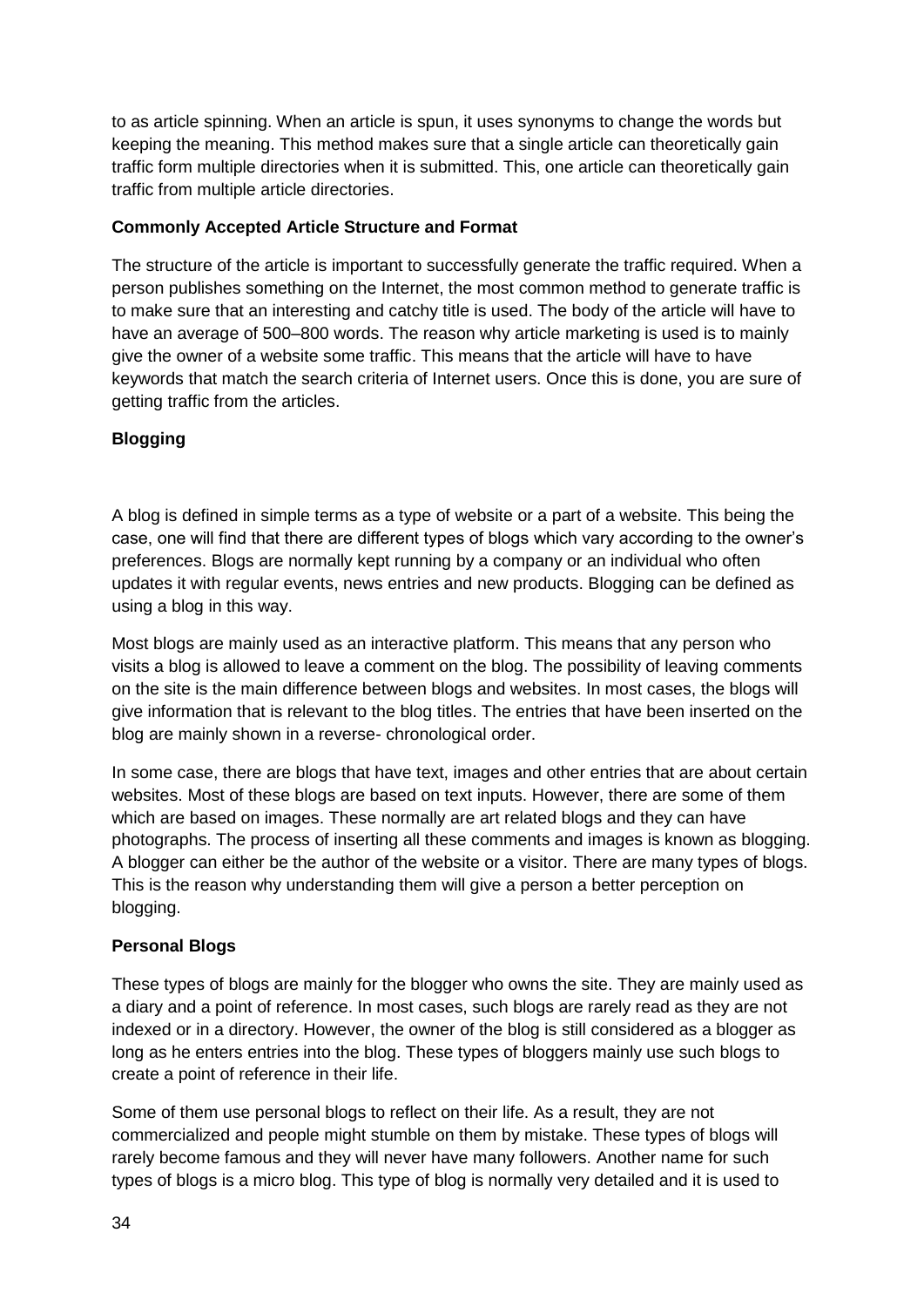catch a certain moment in time. Social sites like twitter will have the ability to let bloggers share their thoughts with people who are close to them. This is a faster method to use than using an email.

#### **Corporate and Organizational Blogs**

A blog can be used for different purposes. The type of use that a person wants to use it for will be determined by their preferences and what they are targeting. There are corporate and organizational blogs that are in use in the world today. These types of blogs are mainly used for business purposes. The business that the blog is aimed at promoting is public relations, marketing and branding.

This classification is given to such blogs. Such a blog is meant to mainly inform members of certain events that will happen in the future. The members are mostly in the organization or in the group. Examples of organizations that have such blogs are clubs. When you look at these blogs, you will find information regarding the club and any new event or news. This is main purpose of such blogs.

#### **Genre blogs**

A genre is a particular subject. There are some blogs that specialize on a particular subject. This subject can be anything from entertainment to politics. Such blogs are mainly classified as genre blogs. The genre that these blogs use will vary according to the creator of the same. The types of blogs that are common in this category are music and art blogs.

In art blogs, you will find that there are many people who will follow the blogs. There are people who are interested in art. However, the music blogs are the ones that have the highest number of followers. Regardless of the types of music that the blog is about, you will find that a person will always follow such a blog. A reason that makes the blogs popular is the use of different types of music and updates about music or music related things.

#### **Media blog**

Media blogs are blogs that are meant to be used for media purposes only. The media that is used will determine the name of the blog. In most cases, the names ill vary from sketchlog, linklog and vlog. A blog that contains a portfolio of sketches is normally referred to as the sketchlog. One that has videos is referred to as vlog while a blog that has links is a linklog.

There are some blogs that will have different types of media in them. These are normally referred to as tumblelogs. There are other types of logs which are made on a typewriter and those that are hosted on a Gopher protocol. These types of logs are different from the normal logs and they are rarely seen. The one that is made on a typewriter is normally scanned after it has been made. Common names for such a blog are typecast blogs. The phlog is one that is hosted on a Gopher protocol.

#### **By Device**

A blog can also be defined by the type of device that is usually used to make it. A blog that has been made by a mobile device will be known as a moblog. This blog is one that has been made by a mobile phone, a PDA or even a pocket pc.